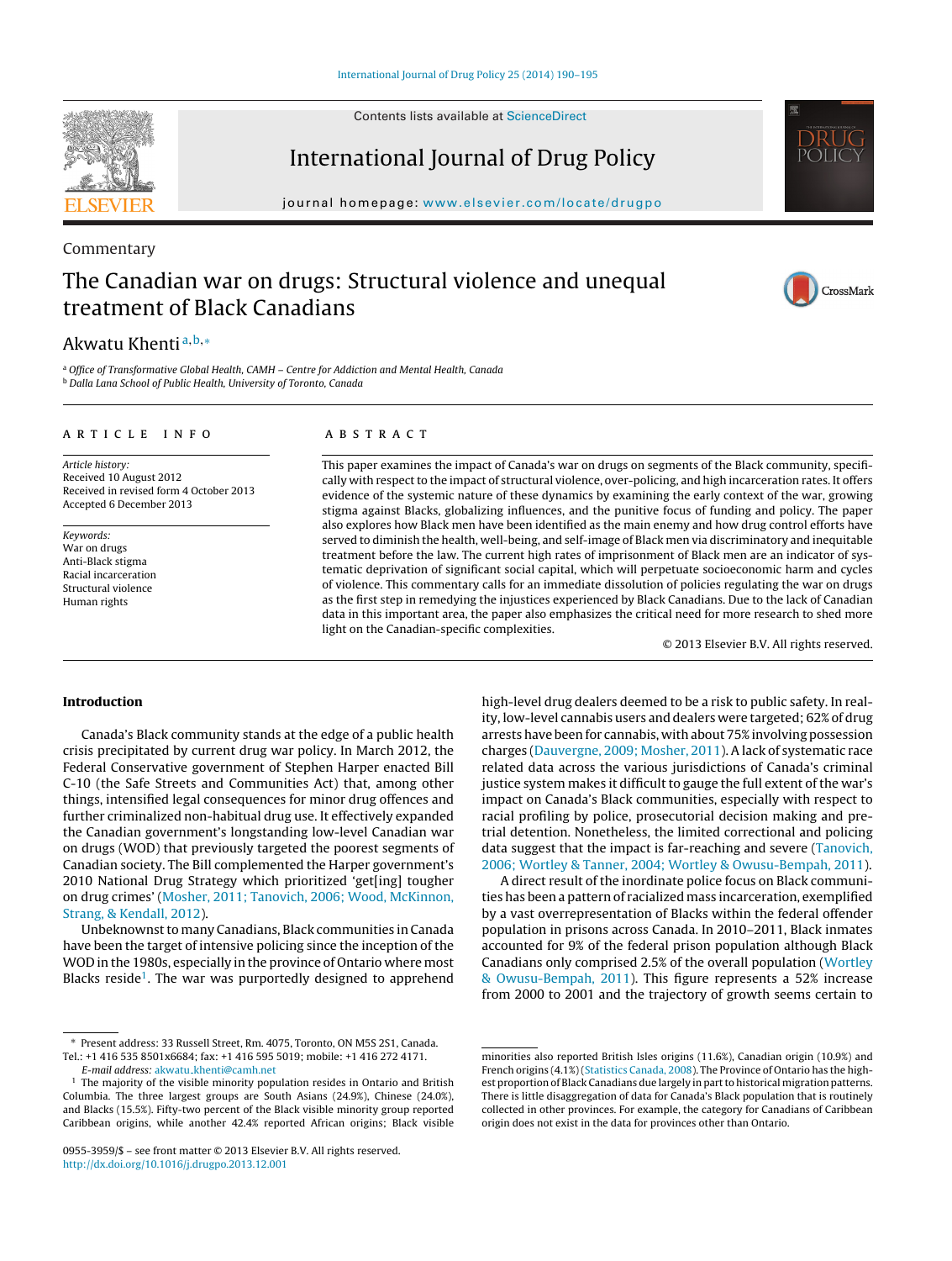continue. By contrast, the predominant White population, along with Asian Canadians, have been under-represented and declining within the prison system during the past decade, even though the WOD ostensibly targeted all Canadians ([Trevethan](#page-5-0) [&](#page-5-0) [Rastin,](#page-5-0) [2004\).](#page-5-0)

A similarly over-represented group, for whom data is systematically gathered, are the Aboriginal people of Canada. They comprise 3.8% of the national population but account for 21.5% of the incarcerated population ([Office](#page-4-0) [of](#page-4-0) [the](#page-4-0) [Correctional](#page-4-0) [Investigator,](#page-4-0) [2012\).](#page-4-0) Estimates indicate that the national adult Aboriginal incarceration rate, both federally and provincially, was 910 per 100,000 in 2010–2011 as compared to 109 per 100,000 for non-Aboriginal Canadians [\(Correctional](#page-4-0) [Service](#page-4-0) [of](#page-4-0) [Canada,](#page-4-0) [2011\).](#page-4-0) For Black Canadians, the incarceration rate in federal prisons is 3.4 times their proportion in the general population whilst the Aboriginal Canadian rate is approximately 5 times greater than their representation ([Owusu-Bempah](#page-4-0) [&](#page-4-0) [Wortley,](#page-4-0) [2014\).](#page-4-0) There is a similar disproportionate representation of Blacks in correctional facilities in the United States [\(Ramchand,](#page-4-0) [Pacula,](#page-4-0) [&](#page-4-0) [Iguchi,](#page-4-0) [2006;](#page-4-0) [Bobo](#page-4-0) [&](#page-4-0) [Thompson,](#page-4-0) [2010\).](#page-4-0) The incarceration rate among African Americans (40.1%) was 2.9 times higher than their proportion in the general population (13.6%) in 2009 [\(West,](#page-5-0) [2010\).](#page-5-0) Consequently, the estimated probability of the average African American going to prison is 26% higher than that of the average White American [\(Mukku,](#page-4-0) [Benson,](#page-4-0) [Alam,](#page-4-0) [Richie,](#page-4-0) [&](#page-4-0) [Bailey,](#page-4-0) [2012\).](#page-4-0) Given comparable contexts, these probabilities may apply to the average Black and Aboriginal Canadian.

This commentary argues that the WOD is intensifying structural violence towards Blacks that existed at more muted levels following the civil and human rights achievements of the 1960s, and offers a compelling rationale to terminate current tactics. By focusing the state's policing and wider criminal justice efforts on vulnerable communities with concentrated poverty, high unemployment and greater numbers of low income Black males, the Canadian state is arguable exacerbating precarious social determinants and impinging on the future prospects of Canada's Black population. This commentary assumes that race and/or ethnicity is a scientifically untenable cause of crime; rather, racialization is the key concept used in the analysis ([Roberts,](#page-4-0) [2012\).](#page-4-0) Racialization is understood as a "process of categorization through which social relations between people are structured by the signification of human biological characteristics in such a way as to define and construct differentiated social collectivities" (Definition by Robert Miles cited in Anthias, Yuval-Davis, Nira, 1993, p. 75). This contemporary process is buttressed by pre-existing racial stigma within the criminal justice system and society as a whole [\(Mosher,](#page-4-0) [1998\).](#page-4-0) Historically, law enforcement officials have often considered Blacks to be responsible for the spread of illicit drug use in Canada (ibid). Authorities and public figures in Canada are thus drawn into a systemic historical, political, social and economic process whereby Black men who have long been stereotyped as criminals are now targeted as the enemy in the WOD, regardless of the involvement of other racial communities [\(Alexander,](#page-4-0) [2010;](#page-4-0) [Tanovich,](#page-4-0) 2006; Welch, [2007\).](#page-4-0) The direct consequence of drug war related racialization is a contemporary well-established association of Blackness with criminal tendencies ([Alexander,](#page-4-0) [2010;](#page-4-0) [Tanovich,](#page-4-0) [2006;](#page-4-0) [Welch,](#page-4-0) [2007\).](#page-4-0)

The Ontario Human Rights Commission found that racialization usually takes place without negative intent and/or racist design but generates negative outcomes that are equally discriminatory to racialized persons and the communities to which they belong ([Ontario](#page-4-0) [Human](#page-4-0) [Rights](#page-4-0) [Commission,](#page-4-0) [2003\).](#page-4-0) Racialization strengthens systemic racism and reinforces structural violence ([Tanovich,](#page-5-0) [2006\).](#page-5-0) Consequently, Black Canadians experience a range of unequal life chances and associated inequities without clear evidence of individual actors deliberately instituting oppressive policies of racial profiling and racialized incarceration ([Farmer,](#page-4-0) [2005;](#page-4-0) [Commission](#page-4-0) [on](#page-4-0) [Systemic](#page-4-0) [Racism,](#page-4-0) [1995;](#page-4-0) [Torczyner,](#page-4-0) [1997,](#page-4-0)

[2003\).](#page-4-0) Law enforcement and/or criminal justice practices may serve as a source of violence in the everyday lives of the marginalized and oppressed ([Farmer,](#page-4-0) [1997,](#page-4-0) [2005\).](#page-4-0) Arbitrary police stops, searches and seizures, arrests and extended periods of incarceration in Canada certainly attest to this contention. Structural violence theory also suggests that the same social system may then blame individuals for their particular circumstances and the wider social inequalities [\(Galtung,](#page-4-0) [1990;](#page-4-0) [Sarang,](#page-4-0) [Rhodes,](#page-4-0) [Sheon,](#page-4-0) [&](#page-4-0) [Page,](#page-4-0) [2010\).](#page-4-0) Pervasive and widespread racial profiling, disparate gun violence and homicide rates among poor young Black men, may then be envisaged as the ultimate result of the criminal justice system's service as a structural mechanism of social suffering and unequal life chances.

The final section of the paper points to the health effects of the WOD, which has had a profound impact on the mental health and well-being of Black communities, specifically young Black men, as they are threatened by discriminatory and inequitable treatment under the law. Due to the limitations of scholarship and policy remedies that follow from the lack of essential race-related statistics in Canada, the commentary ends with a call for such data gathering by the Canadian state, for racial profiling to be made illegal, and for a greater international focus upon the various victims of Canada's WOD ([Owusu-Bempah](#page-4-0) [&](#page-4-0) [Millar,](#page-4-0) [2010\).](#page-4-0)

#### **Structural violence: early decisions & human rights consequences**

#### Structural vulnerabilities

In the 1980s, Black Canadian life involved a range of challenges that can be characterized as structural vulnerabilities. Although similar levels of education existed between Black and White Canadians, 31% of Blacks lived below the poverty line compared to 10% of Whites. Forty percent of Black children aged 14 and under were also living below the poverty line compared with 19% of non-Black Canadians [\(Torczyner,](#page-5-0) [1997,](#page-5-0) [2003\).](#page-5-0) At the time, the Black Canadian population was younger than the overall Canadian population, with 27% under the age of 14 compared to 21% for the general population, with a greater proportion of Black children living with a single parent than White children (46% vs. 18%) [\(Torczyner,](#page-5-0) [1997,](#page-5-0) [2003\).](#page-5-0) During this period, the criminal justice issue of particular concern to Black communities was a greater share of police shootings involving Blacks. For instance, the 14 police shootings of Blacks which took place in Toronto between 1972 and 1992 [\(African](#page-4-0) [Canadian](#page-4-0) [Legal](#page-4-0) [Clinic,](#page-4-0) [2012\).](#page-4-0) Despite these vulnerabilities, the inmate population in the 1980s more closely reflected the proportion of Blacks in Canadian society [\(Brennan,](#page-4-0) [2011;](#page-4-0) [Commission](#page-4-0) [on](#page-4-0) [Systemic](#page-4-0) [Racism,](#page-4-0) [1995\).](#page-4-0)

#### Early decisions

The pursuit of an American-styleWOD was initiated in July 1982 by Brian Mulroney, culminating in a national drug strategy. Legislation was enacted in Canada in 1988 and 1989 banning the sale of drug paraphernalia and strengthening the police's power to seize the assets of arrested drug offenders [\(Erickson,](#page-4-0) [1992\).](#page-4-0) The criminal justice approach was further strengthened through the 1995 Controlled Drugs and Substances Act, which enabled sweeping new police powers of arrest, search and seizure, as well as tough new maximum sentences for drug offences [\(Erickson](#page-4-0) [&](#page-4-0) [Hyshka,](#page-4-0) [2010\).](#page-4-0) However, Mulroney's claim of a drug epidemic did not stand up to scrutiny. Cannabis, heroin, and cocaine use had been steadily declining following a peak in 1979. By 1991, rates were at their lowest in a generation ([Adlaf,](#page-4-0) [Smart,](#page-4-0) [&](#page-4-0) [Canale,](#page-4-0) [1991\).](#page-4-0) Annual numbers of deaths caused by illicit drugs remained stable throughout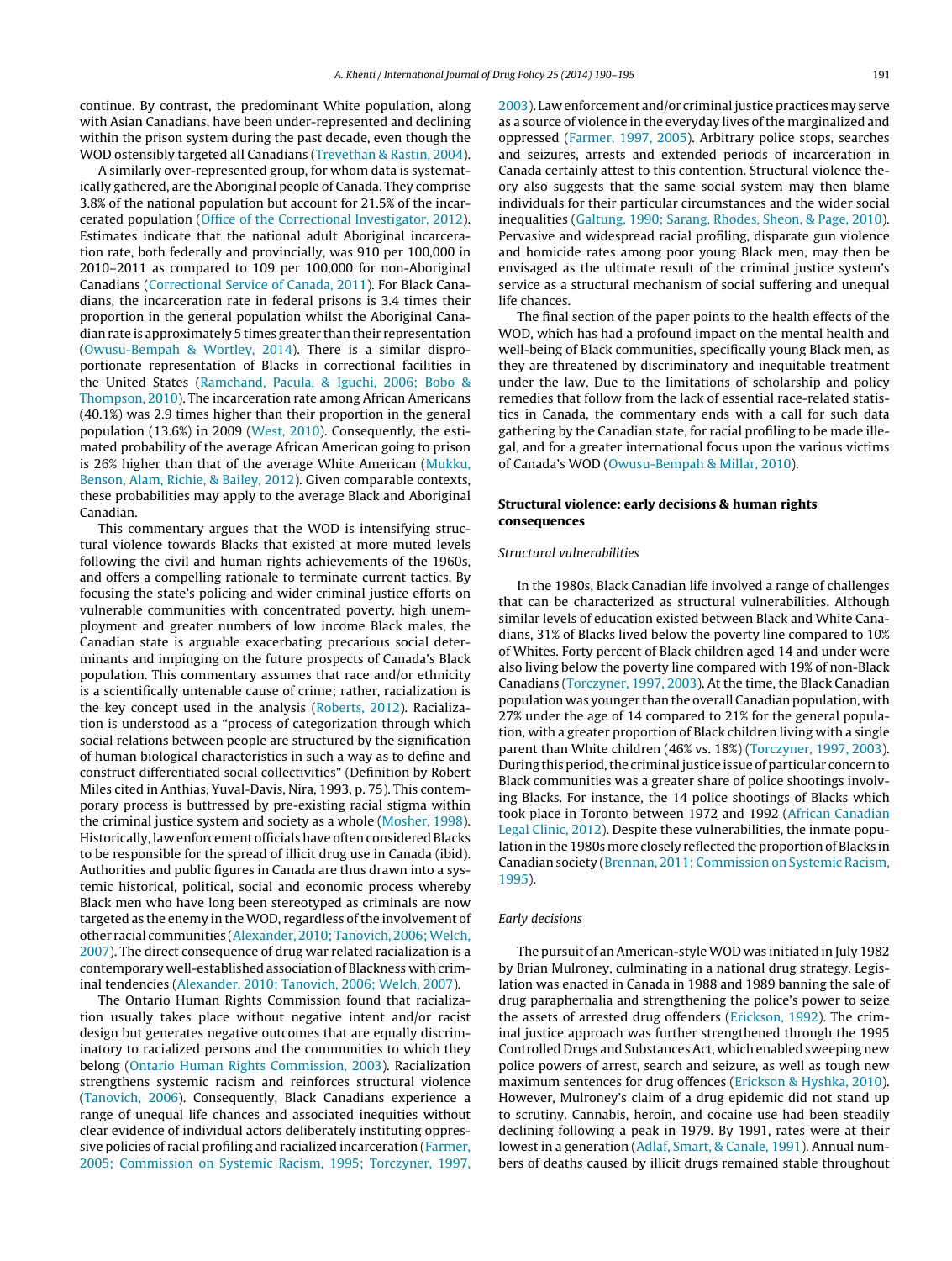the 1980s [\(Jensen](#page-4-0) [&](#page-4-0) [Gerber,](#page-4-0) [1993\).](#page-4-0) Given the declining use of illicit drugs at the time, there existed little reasonable cause to begin the WOD.

The WOD seemed to reflect political preferences for funding policing and prisons rather than social welfare and drug treatment. In 1992, enhanced law enforcement at both federal and provincial levels received \$400 million in funding; in contrast, financial support for treatment services was about \$88 million [\(Single,](#page-4-0) [Robson,](#page-4-0) [Xie,](#page-4-0) [&](#page-4-0) [Rehm,](#page-4-0) [1996\).](#page-4-0) Funds for prevention and public education were cut to sustain the criminal justice focus, as were funds for social supports, such as public housing [\(Prince,](#page-4-0) [1998\).](#page-4-0) By 2008, 70% of funding for Canada's national drug strategy was still being directed to law enforcement initiatives, despite public demand for increased treatment, education, and prevention efforts [\(DeBeck,](#page-4-0) [Wood,](#page-4-0) [Montaner,](#page-4-0) [&](#page-4-0) [Kerr,](#page-4-0) [2009;](#page-4-0) [Riley,](#page-4-0) [1998\).](#page-4-0) One wonders ifthe two billion dollars spent annually on the Canadian corrections system, approximately \$40,000–\$70,000 to house every offender ([National](#page-4-0) [Crime](#page-4-0) [Prevention](#page-4-0) [Centre,](#page-4-0) [1998\),](#page-4-0) might not be better spent on prevention, treatment and harm reduction given the high prevalence of drug dependency amongst Canada's inmate population.

The Canadian government continues to support a punitive approach, pursuing an especially 'tough on cannabis' agenda, despite overwhelming evidence supporting alternative methods. In 1970, the Senate Special Committee on Illegal Drugs indicated that 3.5% of Canadians had reported ever using cannabis with 1% reporting use in the past year [\(Nolin,](#page-4-0) [Kenny,](#page-4-0) [Banks,](#page-4-0) [Maheu,](#page-4-0) [&](#page-4-0) [Rossiter,](#page-4-0) [2002\).](#page-4-0) Despite a criminalized approach to dealing with the drug, the number of cannabis users continued to grow. By 2004, approximately half of Canadians 15 years or older reported lifetime cannabis use and 14.1% reported past year use [\(Patton](#page-4-0) [&](#page-4-0) [Adlaf,](#page-4-0) [2005\).](#page-4-0) Since 2004, the prevalence of most illicit drug use has remained steady, while crack cocaine and cannabis usehas declined alongside a decrease in serious youth crimes ([Statistics](#page-5-0) [Canada,](#page-5-0) [2012\).](#page-5-0) Nonetheless, mandatory minimum sentences (MMS) were implemented in 2012, imposing a minimum one-year sentence for trafficking cannabis, even though "social science research. . .has consistently demonstrated that MMS are ineffective, expensive and at times, unjust" ([Canadian](#page-4-0) [Psychological](#page-4-0) [Association,](#page-4-0) [2012\).](#page-4-0)

#### Incarceration consequences

Potentially disastrous public health consequences of the new MMS are implied by the hugely disparate numbers of incarcerated Blacks resulting from prior prosecution of the WOD. Although Black men represented only 1.25% of the Canadian population in 2010/11, they accounted for 7% of persons on probation or parole in the community [\(Warde,](#page-5-0) [2013\).](#page-5-0) By 2013, the federal incarceration rate for Blacks had grown considerably from approximately 6.3% in 2003 to 9.5% – a 50% increase in a single decade ([Sapers,](#page-4-0) [2013\).](#page-4-0)

The overrepresentation of Blacks in the correctional system is also a problem at the provincial level, regardless of their proportion within the population. For instance, sizeable Black populations in Ontario and Nova Scotia represented 3.8% and 2.1% of provincial populations from 2010 to 2011, respectively, but accounted for 18% and 14% of admissions to Ontario and Nova Scotian jails ([Owusu-Bempah](#page-4-0) [&](#page-4-0) [Wortley,](#page-4-0) [2014\).](#page-4-0) This trend also holds true in provinces with less significant proportions of Blacks. In New Brunswick, Blacks only account for 0.6% of the population; nevertheless they represent 2.4% of the province's inmates. Similarly, in Alberta, Blacks represent 1.4% of the province's residents but 5% of its prison population (ibid).

The extreme differences in current incarceration rates which run along racial lines is a stark consequence of the longstanding WOD [\(Wortley](#page-5-0) [&](#page-5-0) [Tanner,](#page-5-0) [2005;](#page-5-0) [Owusu-Bempah](#page-5-0) [&](#page-5-0) [Wortley,](#page-5-0) [2014\).](#page-5-0) Black males in Ontario were admitted at about five times the rate of White males by 1993 largely due to this unnecessary war [\(Brennan,](#page-4-0)

[2011;](#page-4-0) [Commission](#page-4-0) [on](#page-4-0) [Systemic](#page-4-0) [Racism,](#page-4-0) [1995\).](#page-4-0) According to the [Commission](#page-4-0) [on](#page-4-0) [Systemic](#page-4-0) [Racism](#page-4-0) [\(1995\)](#page-4-0) "one effect of the war on drugs, intended or not, has been the increase in imprisonment of black people. . .[because] of the intensive policing of low income areas in which black people live" (p. 82–83). These elevated Black incarceration rates raises the question: What levels of imprisonment will prove politically and morally unacceptable to Canadian officials and institutional authorities?

# Intensification of racial profiling

Racial profiling has also become a pervasive reality for Black Canadians due to the WOD's particular focus on Black communities. The first contemporary reports of this officially sanctioned targeting surfaced in the 1990s with police officers being trained to explicitly profile certain ethnic and/or racial groups for law enforcement purposes ([Bobo](#page-4-0) [&](#page-4-0) [Thomspon,](#page-4-0) [2006;](#page-4-0) [Operation](#page-4-0) [Pipeline](#page-4-0) [&](#page-4-0) [Racial](#page-4-0) [Profiling,](#page-4-0) [2002;](#page-4-0) [Tanovich,](#page-4-0) [2006\).](#page-4-0) Canadian law does not explicitly permit this behavior; arbitrary stops and searches are specifically prohibited by the Canadian Charter of Rights and Freedoms ([African](#page-4-0) [Canadian](#page-4-0) [Legal](#page-4-0) [Clinic,](#page-4-0) [2012;](#page-4-0) [Commission](#page-4-0) [on](#page-4-0) [Systemic](#page-4-0) [Racism,](#page-4-0) [1995\).](#page-4-0) However, such unwarranted searches, seizures, and arrests occur frequently [\(Ontario](#page-4-0) [Human](#page-4-0) [Rights](#page-4-0) [Commission,](#page-4-0) [2003\).](#page-4-0) Without reasonable cause, police stop Blacks on the pretext of enforcing various laws, such as traffic violations, but are actually in search of illegal drugs [\(Rankin,](#page-4-0) [Quinn,](#page-4-0) [Shephard,](#page-4-0) [Simmie,](#page-4-0) [&](#page-4-0) [Duncanson,](#page-4-0) [2002a;](#page-4-0) [Rankin](#page-4-0) & Winsa, [2013\).](#page-4-0) African Canadian Legal Clinic (ACLC) lawyers have argued that, "young men are being profiled, monitored, over-scrutinized, and (no matter how politely it is done) treated like criminals" (2012, p. 3). Unreasonable dominance and submission are common features of such encounters ([African](#page-4-0) [Canadian](#page-4-0) [Legal](#page-4-0) [Clinic,](#page-4-0) [2012;](#page-4-0) [Commission](#page-4-0) [on](#page-4-0) [Systemic](#page-4-0) [Racism,](#page-4-0) [1995\).](#page-4-0)

Disproportionate levels of remands, arrests, and incarceration have all been recorded and continue three decades into the WOD [\(Rankin](#page-4-0) et [al.,](#page-4-0) [2002a;](#page-4-0) [Rankin,](#page-4-0) [Quinn,](#page-4-0) [Shephard,](#page-4-0) [Simmie,](#page-4-0) [&](#page-4-0) [Duncanson,](#page-4-0) [2002b\).](#page-4-0) The numbers and proportion of the Black population affected by the profiling practices are staggering. An internal police study in Montreal, Quebec found that between 2001 and 2006, 30–40% of young Black males in certain neighbourhoods were stopped and questioned by police, as compared with approximately 6% of Whites ([Gordon,](#page-4-0) [2010\).](#page-4-0) The study's author, Michel Charest, who was commissioned by the Service de Police de la Ville de Montreal, concluded quite frankly that "A large proportion of these checks can be judged as arbitrary or malicious." (ibid, p. 1). In Halifax, Nova Scotia, Black Canadians are contending with persistent 'consumer racial profiling' by police and other security personnel. A total of 24.7% of Black Canadians surveyed by the Nova Scotia Human Rights Commission reported being stopped and searched in malls compared to only 6.2% of Whites [\(Nova](#page-4-0) [Scotia](#page-4-0) [Human](#page-4-0) [Rights](#page-4-0) [Commission,](#page-4-0) [2013\).](#page-4-0) Blacks in Toronto face an extreme form of racial profiling by police – the stopping, questioning and recording of personal details on cards known as '208s' – which occurs 2–17 times more frequently among Blacks than whites [\(Rankin](#page-4-0) [&](#page-4-0) [Winsa,](#page-4-0) [2011\).](#page-4-0) It effectively subjects Black men to restrictions regarding where they can walk freely ([African](#page-4-0) [Canadian](#page-4-0) [Legal](#page-4-0) [Clinic,](#page-4-0) [2012\).](#page-4-0) Recently, Toronto Star reporter, Jim Rankin, found that police records revealed that about 23,627 Black males or 22%ofthe Black male population (of 105,038) were carded (stopped and documented) between 2008 and 2012 in the process of general investigation [\(Rankin](#page-4-0) [&](#page-4-0) [Winsa,](#page-4-0) [2013\).](#page-4-0)

Additional evidence for the claim of intensified racial profiling is drawn from a 2000 Toronto Youth Crime Victimization Survey which found that White high school students reported greater drug use and trafficking patterns than their fellow Black students [\(Wortley](#page-5-0) [&](#page-5-0) [Tanner,](#page-5-0) [2006\).](#page-5-0) The survey found that 45% of White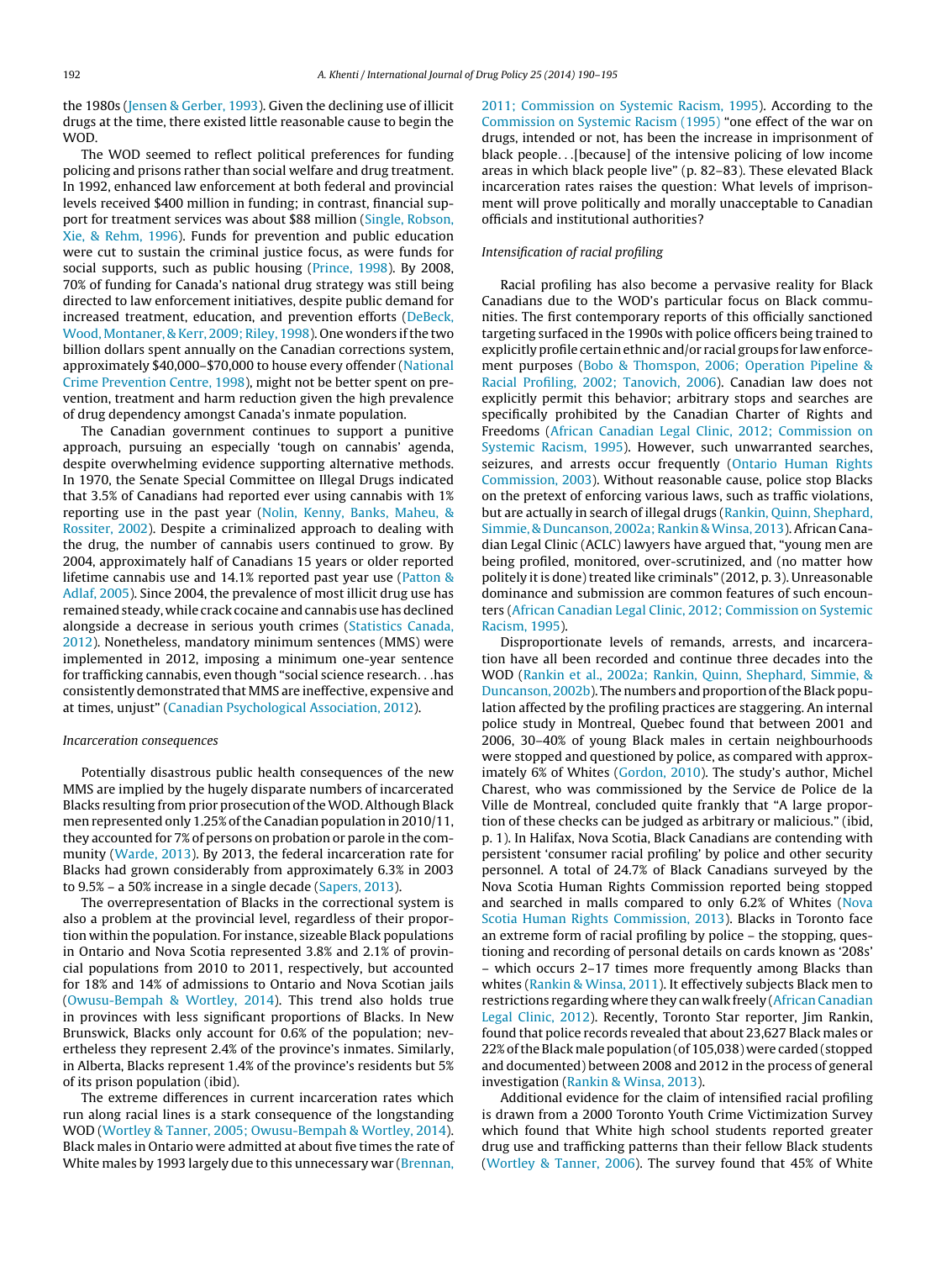students indicated lifetime cannabis use compared to 39% of Black students; 6% of White students reported lifetime use of cocaine or crack in contrast to 2% of Black students and 17% of White students reported selling illicit drugs during their lifetime vs. some 15% of Black students [\(Wortley](#page-5-0) [&](#page-5-0) [Tanner,](#page-5-0) [2006;](#page-5-0) [Owusu-Bempah](#page-5-0) [&](#page-5-0) [Wortley,](#page-5-0) [2014\).](#page-5-0) This survey has not been replicated; however its findings are still believed to be relevant [\(Owusu-Bempah](#page-4-0) [&](#page-4-0) [Wortley,](#page-4-0) [2014\).](#page-4-0)

The discrepancy between the Toronto study's findings and criminal justice practices are illustrated by the 1995 Report of the Commission on Systemic Racism in the Ontario Criminal Justice System which detected an 1164% increase in the number of Black prison admissions for drug trafficking between 1986 and 1993 in tandem with a more modest increase of 151% for White admissions ([Wortley](#page-5-0) [&](#page-5-0) [Tanner,](#page-5-0) [2005;](#page-5-0) [Owusu-Bempah](#page-5-0) [&](#page-5-0) [Wortley,](#page-5-0) [2014\).](#page-5-0) Prior to the 1995 release of this Report, it is conceivable that the Government of Canada could have been oblivious to the disproportionate Black incarceration rate resulting from its WOD. However, this report and several subsequent ones, such as 'Paying the price: the human cost of racial profiling' [\(Ontario](#page-4-0) [Human](#page-4-0) [Rights](#page-4-0) [Commission,](#page-4-0) [2003\),](#page-4-0) the Toronto Star's 2002 and 2010 reports on racial profiling in Toronto ([Rankin](#page-4-0) et [al.,](#page-4-0) [2002a;](#page-4-0) [Rankin](#page-4-0) [&](#page-4-0) [Winsa,](#page-4-0) [2011\),](#page-4-0) and findings about racial profiling of Black men by Montreal police between 2001 and 2006/7 [\(Gordon,](#page-4-0) [2010\),](#page-4-0) highlighted the excessive and direct impact of the WOD on Black men in Canada. The current drug policy can therefore be construed as a more deliberate determination of racialized incarceration than was previously the case.

#### **Effects**

The burden that follow from violations of the right to equal treatment before the law are extensive, resulting in damaged individual and family lives and devastated Black communities forced to cope with increasing violence over generations of incarceration. The pejorative associations of Blacks and crime have intensified levels of stigma that have existed for decades but remained tangential to the lives of Black Canadians, since few interacted with the criminal justice system ([Mosher,](#page-4-0) [1998\).](#page-4-0) Diminished self-esteem, perceived discrimination, and internalized stigma are likely the biggest health risk factors borne by Black men and youth ([Caldwell,](#page-4-0) [Kohn-Wood,](#page-4-0) [Schmeelk-Cone,](#page-4-0) [Zimmerman,](#page-4-0) [&](#page-4-0) [Chavous,](#page-4-0) [2004;](#page-4-0) [Seaton,](#page-4-0) [Caldwell,](#page-4-0) [Sellers,](#page-4-0) [&](#page-4-0) [Jackson,](#page-4-0) [2009\).](#page-4-0)

The mental health and well-being of poor Blacks is particularly impacted by the manner in which the WOD is conducted. An Ontario Human Rights Report, Paying the price: The human cost of racial profiling, describes the harms caused by racial profiling, such as increased fear, a sense of intimidation, reinforced anxieties, and enhanced feelings of helplessness and hopelessness may lead to suicidal thinking, depression, and drug use [\(Ontario](#page-4-0) [Human](#page-4-0) [Rights](#page-4-0) [Commission,](#page-4-0) [2003\).](#page-4-0) Although Canadian data is not available to quantify the harmful health effects of everyday encounters with the police, studies conducted in the US have found that the humiliation associated with racial profiling contributes to chronic psychological stress and undermines mental health ([Harris,](#page-4-0) [2003;](#page-4-0) [Alexander,](#page-4-0) [2010\).](#page-4-0)

Many young Black men have also been traumatized by their interactions with militarized police units enforcing the WOD ([Kerr,](#page-4-0) [Small,](#page-4-0) [&](#page-4-0) [Wood,](#page-4-0) [2005\).](#page-4-0) Drug sweeps involving take-downs at gun point in the middle of the night, with doors being broken down and family members handcuffed and verbally abused, have taken place below the public radar. The effect on mental and physical wellbeing of experiencing such trauma can contribute to decreased functioning, isolation, and increased dependence on drugs for relief ([Small](#page-4-0) [&](#page-4-0) [Rankin,](#page-4-0) [2012\).](#page-4-0)

The health burden includes a disproportionate share of addictions and mental health problems that remain unaddressed due to a lack of services and delayed help-seeking. Addictive behaviors are criminalized early, rather than treated early. More than one out of ten (13%) male offenders in federal custody have been identified with mental health problems at admission; this proportion has almost doubled since 1996/97 (7-13%) [\(Correctional](#page-4-0) [Service](#page-4-0) [of](#page-4-0) [Canada,](#page-4-0) [2010\).](#page-4-0) Of all inmates, between 40% and 60% have substance use disorders. Their untreated disorders have contributed to their criminal involvement and exposed them to a disproportionate amount of police attention ([Alexander,](#page-4-0) [2010;](#page-4-0) [Drucker,](#page-4-0) [2006\).](#page-4-0) Former inmates also suffer compounded stigmatization due to both racial and offender status and many report poorer health as a direct result [\(Alexander,](#page-4-0) [2010;](#page-4-0) [Mukku](#page-4-0) et [al.,](#page-4-0) [2012\).](#page-4-0)

#### **Moral imperatives to end the war on drugs**

The WOD disproportionately targets Black communities, even though large segments of the White population also engage in drug use at similar rates. Police and governments chose to target a publicly neglected enemy with a weak voice – poor Black men ([Tanovich,](#page-5-0) [2006;](#page-5-0) [Mosher,](#page-5-0) [1998\).](#page-5-0) The WOD also demonized Black men and turned the Black population against itself, resulting in an intensification of interpersonal violence between young, poor Black men which serves as a reflection of deepening structural violence. Parents and elders in these communities have come to fear young Black men in much the same way as wider society, and are unmotivated to advocate on their behalf due to the stigma associated with their criminalization [\(Alexander,](#page-4-0) [2010;](#page-4-0) [Galabuzi,](#page-4-0) [2009;](#page-4-0) [Owusu-Bempah](#page-4-0) & Wortley, [2014\).](#page-4-0) Not surprisingly, the WOD has eroded the value of social capital in poor Black communities, understood as investment in social relations with expectations of reciprocity ([Dekker](#page-4-0) [&](#page-4-0) [Uslaner,](#page-4-0) [2001\).](#page-4-0)

The situation in Montreal and Toronto are particularly illustrative. Despite an overall decrease in crime, homicide rates among Blacks in Montreal were estimated to be as high as 24 per 100,000, strikingly higher than their White counterparts at 3 per 100,000 [\(Ouimet,](#page-4-0) [1999\).](#page-4-0) The homicide victimization rate among Blacks in Toronto reached four times the average city rate by 2007 (10.1 vs. 2.4 murders per 100,000) with the Black male homicide victimization rate at almost 12 times that of the overall population (28.2 vs. 2.4 per 100,000) [\(Owusu-Bempah](#page-4-0) [&](#page-4-0) [Wortley,](#page-4-0) [2014\).](#page-4-0) Given such current disparities in inter-personal violence, the extended incarceration periods for drug offences promised by Bill C10 bodes ill for already vulnerable and stigmatized Black communities; especially given the strong association between incarceration and interpersonal violence ([Johnson](#page-4-0) [&](#page-4-0) [Easterling,](#page-4-0) [2012;](#page-4-0) [Lambie](#page-4-0) [&](#page-4-0) [Randell,](#page-4-0) [2013\).](#page-4-0)

According to a wide range of international obligations, Black Canadians are legally entitled to the same treatment as White Canadians before the law. Canada is obliged to "pursue by all appropriate means and without delay a policy of eliminating racial discrimination in all its forms" ([ICERD,](#page-4-0) [1965,](#page-4-0) Article 2.1) and to ensure that every individual has the right to equal protection and benefit of the law without discrimination and, in particular, without discrimination based on race, national or ethnic origin, colour, religion, age or mental or physical ability. This includes protection from arbitrary detention and a framework for thinking about Black inequality before the law [\(Tanovich,](#page-5-0) [2006\).](#page-5-0) Therefore, it is essential that the Canadian government enact legislation and judicial mechanisms aimed at ending racial profiling and incarceration by its criminal justice institutions. As a critical preliminary step, systematic race related data gathering and reporting should be mandated for the criminal justice system. Police across Canada should be compelled to document the circumstances of all contact with civilians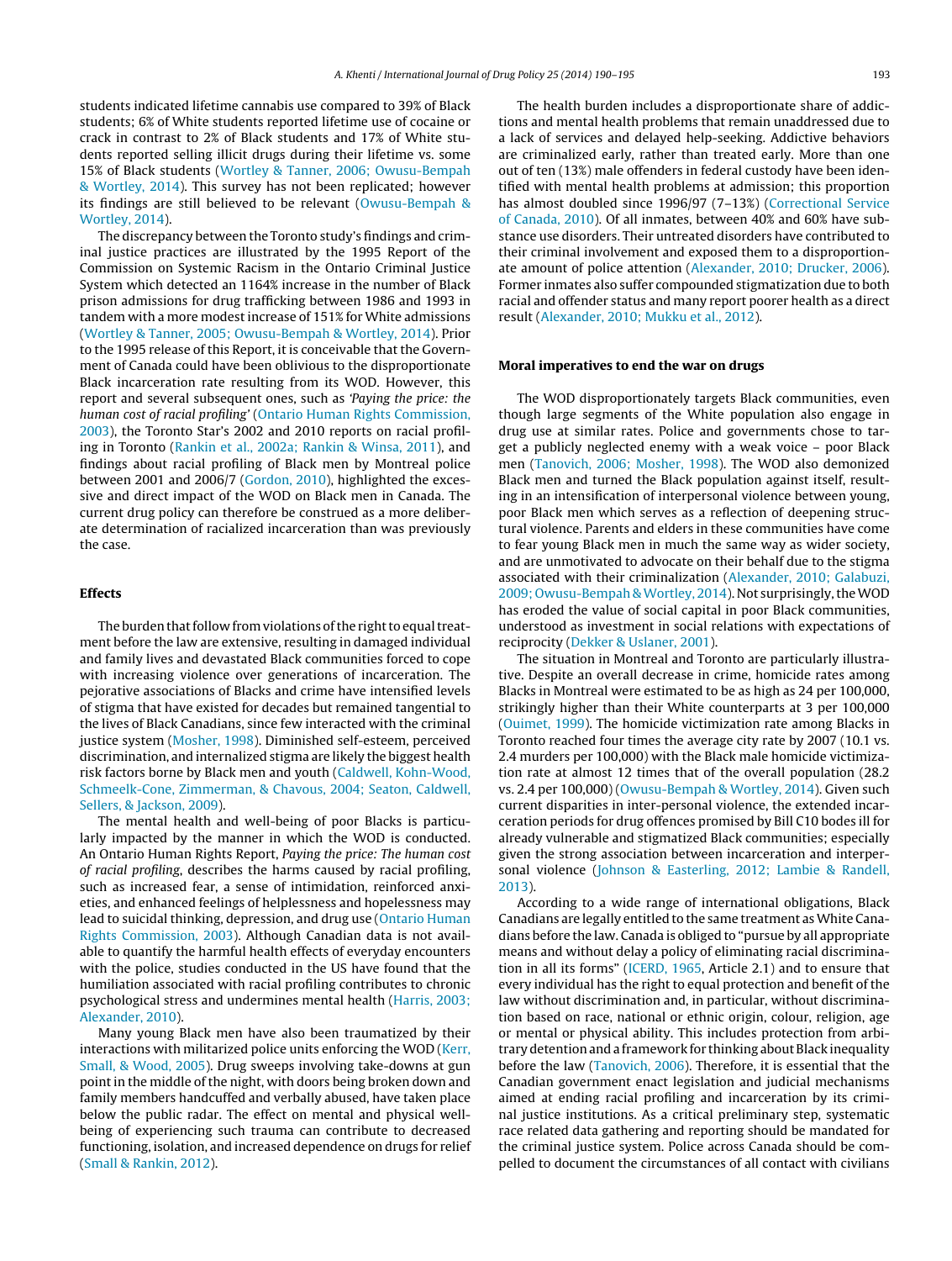<span id="page-4-0"></span>along with the race, age and immigration status of the individuals they approach (Ontario Human Rights Commission, 2003; Tanovich, 2006). Notably, these records will not be used to characterize any particular racial or ethnic group's involvement in crime but rather, to determine whether and/or to what extent discrimination is present in the criminal justice system (Roberts, 2004; Johnston, 1994). Such data remains critical to both legal and social remedies; for without such basic information, the relevant criminal justice authorities will continue to contest the interpretations of human rights inequities and ignore political demands for change ([Wortley](#page-5-0) [&](#page-5-0) [Owusu-Bempah,](#page-5-0) [2011\).](#page-5-0)

The WOD has proven ineffective in eliminating and/or reducing drug use and has instead resulted in much health-related harm to drug users. Blacks with criminal records are now as systematically excluded from mainstream Canadian life as their early 20th century ancestors before them (Erickson & Goodstadt, 1979; Walker, 2005). The WOD, purportedly aimed at reducing the harms associated with illicit drug use, has become a source of multiple harms undermining the fabric of life for many of Canada's most vulnerable Black communities. Ultimately, this war must be brought to an untimely end.

#### **Conflict of interest statement**

#### None declared.

#### **References**

- Adlaf, E., Smart, R., & Canale, E. (1991). [Drug](http://refhub.elsevier.com/S0955-3959(13)00230-2/sbref0005) [use](http://refhub.elsevier.com/S0955-3959(13)00230-2/sbref0005) [among](http://refhub.elsevier.com/S0955-3959(13)00230-2/sbref0005) [Ontario](http://refhub.elsevier.com/S0955-3959(13)00230-2/sbref0005) [adults,](http://refhub.elsevier.com/S0955-3959(13)00230-2/sbref0005) [1977–1991](http://refhub.elsevier.com/S0955-3959(13)00230-2/sbref0005)[.](http://refhub.elsevier.com/S0955-3959(13)00230-2/sbref0005) [Toronto:](http://refhub.elsevier.com/S0955-3959(13)00230-2/sbref0005) [Addiction](http://refhub.elsevier.com/S0955-3959(13)00230-2/sbref0005) [Research](http://refhub.elsevier.com/S0955-3959(13)00230-2/sbref0005) [Foundation.](http://refhub.elsevier.com/S0955-3959(13)00230-2/sbref0005)
- African Canadian Legal Clinic [ACLC]. (2012). Written submissions to the Toronto Police Services Board: Recommendations of Chair Alok Mujherjee on the collection of demographic statistics. Toronto. Retrieved 10.07.12 from: [www.aclc.net](http://www.aclc.net/)
- Alexander, M. (2010). [The](http://refhub.elsevier.com/S0955-3959(13)00230-2/sbref0015) [New](http://refhub.elsevier.com/S0955-3959(13)00230-2/sbref0015) [Jim](http://refhub.elsevier.com/S0955-3959(13)00230-2/sbref0015) [Crow](http://refhub.elsevier.com/S0955-3959(13)00230-2/sbref0015)[.](http://refhub.elsevier.com/S0955-3959(13)00230-2/sbref0015) [New](http://refhub.elsevier.com/S0955-3959(13)00230-2/sbref0015) [York:](http://refhub.elsevier.com/S0955-3959(13)00230-2/sbref0015) [The](http://refhub.elsevier.com/S0955-3959(13)00230-2/sbref0015) [New](http://refhub.elsevier.com/S0955-3959(13)00230-2/sbref0015) [Press.](http://refhub.elsevier.com/S0955-3959(13)00230-2/sbref0015)
- Bobo, L. D., & Thompson, V. (2010). [Racialized](http://refhub.elsevier.com/S0955-3959(13)00230-2/sbref0025) [mass](http://refhub.elsevier.com/S0955-3959(13)00230-2/sbref0025) [incarceration:](http://refhub.elsevier.com/S0955-3959(13)00230-2/sbref0025) [Poverty,](http://refhub.elsevier.com/S0955-3959(13)00230-2/sbref0025) [prejudice,](http://refhub.elsevier.com/S0955-3959(13)00230-2/sbref0025) [and](http://refhub.elsevier.com/S0955-3959(13)00230-2/sbref0025) [punishment.](http://refhub.elsevier.com/S0955-3959(13)00230-2/sbref0025) [In](http://refhub.elsevier.com/S0955-3959(13)00230-2/sbref0025) [H.](http://refhub.elsevier.com/S0955-3959(13)00230-2/sbref0025) [R.](http://refhub.elsevier.com/S0955-3959(13)00230-2/sbref0025) [Markus,](http://refhub.elsevier.com/S0955-3959(13)00230-2/sbref0025) [&](http://refhub.elsevier.com/S0955-3959(13)00230-2/sbref0025) [P.](http://refhub.elsevier.com/S0955-3959(13)00230-2/sbref0025) [M.](http://refhub.elsevier.com/S0955-3959(13)00230-2/sbref0025) [L.](http://refhub.elsevier.com/S0955-3959(13)00230-2/sbref0025) [Moya](http://refhub.elsevier.com/S0955-3959(13)00230-2/sbref0025) [\(Eds.\),](http://refhub.elsevier.com/S0955-3959(13)00230-2/sbref0025) [Doing](http://refhub.elsevier.com/S0955-3959(13)00230-2/sbref0025) [race:](http://refhub.elsevier.com/S0955-3959(13)00230-2/sbref0025) [21](http://refhub.elsevier.com/S0955-3959(13)00230-2/sbref0025) [Essays](http://refhub.elsevier.com/S0955-3959(13)00230-2/sbref0025) [for](http://refhub.elsevier.com/S0955-3959(13)00230-2/sbref0025) [the](http://refhub.elsevier.com/S0955-3959(13)00230-2/sbref0025) [21st](http://refhub.elsevier.com/S0955-3959(13)00230-2/sbref0025) [century](http://refhub.elsevier.com/S0955-3959(13)00230-2/sbref0025)[.](http://refhub.elsevier.com/S0955-3959(13)00230-2/sbref0025) [New](http://refhub.elsevier.com/S0955-3959(13)00230-2/sbref0025) [York:](http://refhub.elsevier.com/S0955-3959(13)00230-2/sbref0025) [Norton.](http://refhub.elsevier.com/S0955-3959(13)00230-2/sbref0025)
- Bobo, L. D., & Thomspon, V. (2006). [Unfair](http://refhub.elsevier.com/S0955-3959(13)00230-2/sbref0030) [by](http://refhub.elsevier.com/S0955-3959(13)00230-2/sbref0030) [design:](http://refhub.elsevier.com/S0955-3959(13)00230-2/sbref0030) [The](http://refhub.elsevier.com/S0955-3959(13)00230-2/sbref0030) [war](http://refhub.elsevier.com/S0955-3959(13)00230-2/sbref0030) [on](http://refhub.elsevier.com/S0955-3959(13)00230-2/sbref0030) [drugs,](http://refhub.elsevier.com/S0955-3959(13)00230-2/sbref0030) [race,](http://refhub.elsevier.com/S0955-3959(13)00230-2/sbref0030) [and](http://refhub.elsevier.com/S0955-3959(13)00230-2/sbref0030) [the](http://refhub.elsevier.com/S0955-3959(13)00230-2/sbref0030) [legitimacy](http://refhub.elsevier.com/S0955-3959(13)00230-2/sbref0030) [of](http://refhub.elsevier.com/S0955-3959(13)00230-2/sbref0030) [the](http://refhub.elsevier.com/S0955-3959(13)00230-2/sbref0030) [criminal](http://refhub.elsevier.com/S0955-3959(13)00230-2/sbref0030) [justice](http://refhub.elsevier.com/S0955-3959(13)00230-2/sbref0030) [system.](http://refhub.elsevier.com/S0955-3959(13)00230-2/sbref0030) [Social](http://refhub.elsevier.com/S0955-3959(13)00230-2/sbref0030) [Research](http://refhub.elsevier.com/S0955-3959(13)00230-2/sbref0030)[,](http://refhub.elsevier.com/S0955-3959(13)00230-2/sbref0030) [73](http://refhub.elsevier.com/S0955-3959(13)00230-2/sbref0030)[\(2\),](http://refhub.elsevier.com/S0955-3959(13)00230-2/sbref0030) [445](http://refhub.elsevier.com/S0955-3959(13)00230-2/sbref0030)–[472.](http://refhub.elsevier.com/S0955-3959(13)00230-2/sbref0030) Brennan, R.(2011). [Black](http://refhub.elsevier.com/S0955-3959(13)00230-2/sbref0035) [prison](http://refhub.elsevier.com/S0955-3959(13)00230-2/sbref0035) [population](http://refhub.elsevier.com/S0955-3959(13)00230-2/sbref0035) [climbing,](http://refhub.elsevier.com/S0955-3959(13)00230-2/sbref0035) [says](http://refhub.elsevier.com/S0955-3959(13)00230-2/sbref0035) [ombudsman.](http://refhub.elsevier.com/S0955-3959(13)00230-2/sbref0035) [Toronto](http://refhub.elsevier.com/S0955-3959(13)00230-2/sbref0035) [Star](http://refhub.elsevier.com/S0955-3959(13)00230-2/sbref0035)[,](http://refhub.elsevier.com/S0955-3959(13)00230-2/sbref0035)
- [1.](http://refhub.elsevier.com/S0955-3959(13)00230-2/sbref0035)
- Caldwell, C., Kohn-Wood, L., Schmeelk-Cone, K., Zimmerman, M., & Chavous, T. (2004). [Racial](http://refhub.elsevier.com/S0955-3959(13)00230-2/sbref0040) [discrimination](http://refhub.elsevier.com/S0955-3959(13)00230-2/sbref0040) [and](http://refhub.elsevier.com/S0955-3959(13)00230-2/sbref0040) [racial](http://refhub.elsevier.com/S0955-3959(13)00230-2/sbref0040) [identity](http://refhub.elsevier.com/S0955-3959(13)00230-2/sbref0040) [as](http://refhub.elsevier.com/S0955-3959(13)00230-2/sbref0040) [risk](http://refhub.elsevier.com/S0955-3959(13)00230-2/sbref0040) [or](http://refhub.elsevier.com/S0955-3959(13)00230-2/sbref0040) [protective](http://refhub.elsevier.com/S0955-3959(13)00230-2/sbref0040) [factors](http://refhub.elsevier.com/S0955-3959(13)00230-2/sbref0040) [for](http://refhub.elsevier.com/S0955-3959(13)00230-2/sbref0040) [violent](http://refhub.elsevier.com/S0955-3959(13)00230-2/sbref0040) [behaviors](http://refhub.elsevier.com/S0955-3959(13)00230-2/sbref0040) [in](http://refhub.elsevier.com/S0955-3959(13)00230-2/sbref0040) [African](http://refhub.elsevier.com/S0955-3959(13)00230-2/sbref0040) [American](http://refhub.elsevier.com/S0955-3959(13)00230-2/sbref0040) [young](http://refhub.elsevier.com/S0955-3959(13)00230-2/sbref0040) [adults.](http://refhub.elsevier.com/S0955-3959(13)00230-2/sbref0040) [American](http://refhub.elsevier.com/S0955-3959(13)00230-2/sbref0040) [Journal](http://refhub.elsevier.com/S0955-3959(13)00230-2/sbref0040) [of](http://refhub.elsevier.com/S0955-3959(13)00230-2/sbref0040) [Community](http://refhub.elsevier.com/S0955-3959(13)00230-2/sbref0040) [Psychology](http://refhub.elsevier.com/S0955-3959(13)00230-2/sbref0040)[,](http://refhub.elsevier.com/S0955-3959(13)00230-2/sbref0040) [33](http://refhub.elsevier.com/S0955-3959(13)00230-2/sbref0040)[,](http://refhub.elsevier.com/S0955-3959(13)00230-2/sbref0040) [91–105.](http://refhub.elsevier.com/S0955-3959(13)00230-2/sbref0040)
- Canadian Psychological Association.(2012). [Canadian](http://refhub.elsevier.com/S0955-3959(13)00230-2/sbref0050) [Psychological](http://refhub.elsevier.com/S0955-3959(13)00230-2/sbref0050) [Association](http://refhub.elsevier.com/S0955-3959(13)00230-2/sbref0050) [to](http://refhub.elsevier.com/S0955-3959(13)00230-2/sbref0050) [the](http://refhub.elsevier.com/S0955-3959(13)00230-2/sbref0050) [Senate](http://refhub.elsevier.com/S0955-3959(13)00230-2/sbref0050) [Standing](http://refhub.elsevier.com/S0955-3959(13)00230-2/sbref0050) [Senate](http://refhub.elsevier.com/S0955-3959(13)00230-2/sbref0050) [Committee](http://refhub.elsevier.com/S0955-3959(13)00230-2/sbref0050) [on](http://refhub.elsevier.com/S0955-3959(13)00230-2/sbref0050) [Legal](http://refhub.elsevier.com/S0955-3959(13)00230-2/sbref0050) [and](http://refhub.elsevier.com/S0955-3959(13)00230-2/sbref0050) [Constitutional](http://refhub.elsevier.com/S0955-3959(13)00230-2/sbref0050) [Affairs.](http://refhub.elsevier.com/S0955-3959(13)00230-2/sbref0050) [Ottawa](http://refhub.elsevier.com/S0955-3959(13)00230-2/sbref0050)[.](http://refhub.elsevier.com/S0955-3959(13)00230-2/sbref0050)
- Commission on Systemic Racism in the Ontario Criminal Justice System. (1995). [Report](http://refhub.elsevier.com/S0955-3959(13)00230-2/sbref0075) [of](http://refhub.elsevier.com/S0955-3959(13)00230-2/sbref0075) [the](http://refhub.elsevier.com/S0955-3959(13)00230-2/sbref0075) [commission](http://refhub.elsevier.com/S0955-3959(13)00230-2/sbref0075) [on](http://refhub.elsevier.com/S0955-3959(13)00230-2/sbref0075) [systemic](http://refhub.elsevier.com/S0955-3959(13)00230-2/sbref0075) [racism](http://refhub.elsevier.com/S0955-3959(13)00230-2/sbref0075) [in](http://refhub.elsevier.com/S0955-3959(13)00230-2/sbref0075) [the](http://refhub.elsevier.com/S0955-3959(13)00230-2/sbref0075) [Ontario](http://refhub.elsevier.com/S0955-3959(13)00230-2/sbref0075) [criminal](http://refhub.elsevier.com/S0955-3959(13)00230-2/sbref0075) [justice](http://refhub.elsevier.com/S0955-3959(13)00230-2/sbref0075) [system](http://refhub.elsevier.com/S0955-3959(13)00230-2/sbref0075)[.](http://refhub.elsevier.com/S0955-3959(13)00230-2/sbref0075) [Queen's](http://refhub.elsevier.com/S0955-3959(13)00230-2/sbref0075) [Printer](http://refhub.elsevier.com/S0955-3959(13)00230-2/sbref0075) [for](http://refhub.elsevier.com/S0955-3959(13)00230-2/sbref0075) [Ontario.](http://refhub.elsevier.com/S0955-3959(13)00230-2/sbref0075)
- Correctional Service of Canada. (2010). Mental health strategy. Retrieved 25.07.13 from: <http://www.csc-scc.gc.ca/publications/092/005007-3020-eng.pdf>
- Correctional Service of Canada, Aboriginal Initiative Directorate. (2011). [Aboriginal](http://refhub.elsevier.com/S0955-3959(13)00230-2/sbref0085) [corrections](http://refhub.elsevier.com/S0955-3959(13)00230-2/sbref0085) [accountability](http://refhub.elsevier.com/S0955-3959(13)00230-2/sbref0085) [framework](http://refhub.elsevier.com/S0955-3959(13)00230-2/sbref0085) [year](http://refhub.elsevier.com/S0955-3959(13)00230-2/sbref0085) [end](http://refhub.elsevier.com/S0955-3959(13)00230-2/sbref0085) [report](http://refhub.elsevier.com/S0955-3959(13)00230-2/sbref0085) [\(2010–2011\)](http://refhub.elsevier.com/S0955-3959(13)00230-2/sbref0085)[.](http://refhub.elsevier.com/S0955-3959(13)00230-2/sbref0085)
- Dauvergne, M. (2009). [Trends](http://refhub.elsevier.com/S0955-3959(13)00230-2/sbref0095) [in](http://refhub.elsevier.com/S0955-3959(13)00230-2/sbref0095) [police-reported](http://refhub.elsevier.com/S0955-3959(13)00230-2/sbref0095) [drug](http://refhub.elsevier.com/S0955-3959(13)00230-2/sbref0095) [offences](http://refhub.elsevier.com/S0955-3959(13)00230-2/sbref0095) [in](http://refhub.elsevier.com/S0955-3959(13)00230-2/sbref0095) [Canada](http://refhub.elsevier.com/S0955-3959(13)00230-2/sbref0095)[.](http://refhub.elsevier.com/S0955-3959(13)00230-2/sbref0095) [Ottawa:](http://refhub.elsevier.com/S0955-3959(13)00230-2/sbref0095) [Statistics](http://refhub.elsevier.com/S0955-3959(13)00230-2/sbref0095) [Canada.](http://refhub.elsevier.com/S0955-3959(13)00230-2/sbref0095)
- DeBeck, K., Wood, E., Montaner, J., & Kerr, T. (2009). [Canada's](http://refhub.elsevier.com/S0955-3959(13)00230-2/sbref0100) [new](http://refhub.elsevier.com/S0955-3959(13)00230-2/sbref0100) [federal](http://refhub.elsevier.com/S0955-3959(13)00230-2/sbref0100) ['National](http://refhub.elsevier.com/S0955-3959(13)00230-2/sbref0100) [anti-drug](http://refhub.elsevier.com/S0955-3959(13)00230-2/sbref0100) [strategy':](http://refhub.elsevier.com/S0955-3959(13)00230-2/sbref0100) [An](http://refhub.elsevier.com/S0955-3959(13)00230-2/sbref0100) [informal](http://refhub.elsevier.com/S0955-3959(13)00230-2/sbref0100) [audit](http://refhub.elsevier.com/S0955-3959(13)00230-2/sbref0100) [of](http://refhub.elsevier.com/S0955-3959(13)00230-2/sbref0100) [reported](http://refhub.elsevier.com/S0955-3959(13)00230-2/sbref0100) [funding](http://refhub.elsevier.com/S0955-3959(13)00230-2/sbref0100) [allocation.](http://refhub.elsevier.com/S0955-3959(13)00230-2/sbref0100) [Interna](http://refhub.elsevier.com/S0955-3959(13)00230-2/sbref0100)[tional](http://refhub.elsevier.com/S0955-3959(13)00230-2/sbref0100) [Journal](http://refhub.elsevier.com/S0955-3959(13)00230-2/sbref0100) [of](http://refhub.elsevier.com/S0955-3959(13)00230-2/sbref0100) [Drug](http://refhub.elsevier.com/S0955-3959(13)00230-2/sbref0100) [Policy](http://refhub.elsevier.com/S0955-3959(13)00230-2/sbref0100)[,](http://refhub.elsevier.com/S0955-3959(13)00230-2/sbref0100) [20](http://refhub.elsevier.com/S0955-3959(13)00230-2/sbref0100)[\(2\),](http://refhub.elsevier.com/S0955-3959(13)00230-2/sbref0100) [188](http://refhub.elsevier.com/S0955-3959(13)00230-2/sbref0100)–[191.](http://refhub.elsevier.com/S0955-3959(13)00230-2/sbref0100)
- Dekker, P., & Uslaner, E. M. (2001). [Introduction.](http://refhub.elsevier.com/S0955-3959(13)00230-2/sbref0105) [In](http://refhub.elsevier.com/S0955-3959(13)00230-2/sbref0105) [E.](http://refhub.elsevier.com/S0955-3959(13)00230-2/sbref0105) [M.](http://refhub.elsevier.com/S0955-3959(13)00230-2/sbref0105) [Uslaner](http://refhub.elsevier.com/S0955-3959(13)00230-2/sbref0105) [\(Ed.\),](http://refhub.elsevier.com/S0955-3959(13)00230-2/sbref0105) [Social](http://refhub.elsevier.com/S0955-3959(13)00230-2/sbref0105) [capital](http://refhub.elsevier.com/S0955-3959(13)00230-2/sbref0105) [and](http://refhub.elsevier.com/S0955-3959(13)00230-2/sbref0105) [participation](http://refhub.elsevier.com/S0955-3959(13)00230-2/sbref0105) [in](http://refhub.elsevier.com/S0955-3959(13)00230-2/sbref0105) [everyday](http://refhub.elsevier.com/S0955-3959(13)00230-2/sbref0105) [life](http://refhub.elsevier.com/S0955-3959(13)00230-2/sbref0105) [\(pp.](http://refhub.elsevier.com/S0955-3959(13)00230-2/sbref0105) [1](http://refhub.elsevier.com/S0955-3959(13)00230-2/sbref0105)–[8\).](http://refhub.elsevier.com/S0955-3959(13)00230-2/sbref0105) [London:](http://refhub.elsevier.com/S0955-3959(13)00230-2/sbref0105) [Routledge.](http://refhub.elsevier.com/S0955-3959(13)00230-2/sbref0105)
- Drucker, E. (2006). [Incarcerated](http://refhub.elsevier.com/S0955-3959(13)00230-2/sbref0110) [people.](http://refhub.elsevier.com/S0955-3959(13)00230-2/sbref0110) [In](http://refhub.elsevier.com/S0955-3959(13)00230-2/sbref0110) [Levy,](http://refhub.elsevier.com/S0955-3959(13)00230-2/sbref0110) [&](http://refhub.elsevier.com/S0955-3959(13)00230-2/sbref0110) [Sidel](http://refhub.elsevier.com/S0955-3959(13)00230-2/sbref0110) [\(Eds.\),](http://refhub.elsevier.com/S0955-3959(13)00230-2/sbref0110) [Social](http://refhub.elsevier.com/S0955-3959(13)00230-2/sbref0110) [injustice](http://refhub.elsevier.com/S0955-3959(13)00230-2/sbref0110) [and](http://refhub.elsevier.com/S0955-3959(13)00230-2/sbref0110) [public](http://refhub.elsevier.com/S0955-3959(13)00230-2/sbref0110) [health](http://refhub.elsevier.com/S0955-3959(13)00230-2/sbref0110)[.](http://refhub.elsevier.com/S0955-3959(13)00230-2/sbref0110) [New](http://refhub.elsevier.com/S0955-3959(13)00230-2/sbref0110) [York:](http://refhub.elsevier.com/S0955-3959(13)00230-2/sbref0110) [Oxford](http://refhub.elsevier.com/S0955-3959(13)00230-2/sbref0110) [University](http://refhub.elsevier.com/S0955-3959(13)00230-2/sbref0110) [Press.](http://refhub.elsevier.com/S0955-3959(13)00230-2/sbref0110)
- Erickson, P. (1992). [Recent](http://refhub.elsevier.com/S0955-3959(13)00230-2/sbref0115) [trends](http://refhub.elsevier.com/S0955-3959(13)00230-2/sbref0115) [in](http://refhub.elsevier.com/S0955-3959(13)00230-2/sbref0115) [Canadian](http://refhub.elsevier.com/S0955-3959(13)00230-2/sbref0115) [drug](http://refhub.elsevier.com/S0955-3959(13)00230-2/sbref0115) [policy:](http://refhub.elsevier.com/S0955-3959(13)00230-2/sbref0115) [The](http://refhub.elsevier.com/S0955-3959(13)00230-2/sbref0115) [decline](http://refhub.elsevier.com/S0955-3959(13)00230-2/sbref0115) [and](http://refhub.elsevier.com/S0955-3959(13)00230-2/sbref0115) [resur](http://refhub.elsevier.com/S0955-3959(13)00230-2/sbref0115)[gence](http://refhub.elsevier.com/S0955-3959(13)00230-2/sbref0115) [of](http://refhub.elsevier.com/S0955-3959(13)00230-2/sbref0115) [prohibitionism.](http://refhub.elsevier.com/S0955-3959(13)00230-2/sbref0115) [Daedalus](http://refhub.elsevier.com/S0955-3959(13)00230-2/sbref0115)[,](http://refhub.elsevier.com/S0955-3959(13)00230-2/sbref0115) [121](http://refhub.elsevier.com/S0955-3959(13)00230-2/sbref0115)[,](http://refhub.elsevier.com/S0955-3959(13)00230-2/sbref0115) [239](http://refhub.elsevier.com/S0955-3959(13)00230-2/sbref0115)–[267.](http://refhub.elsevier.com/S0955-3959(13)00230-2/sbref0115)
- Erickson, P., & Goodstadt, M. (1979). [Legal](http://refhub.elsevier.com/S0955-3959(13)00230-2/sbref0125) [stigma](http://refhub.elsevier.com/S0955-3959(13)00230-2/sbref0125) [for](http://refhub.elsevier.com/S0955-3959(13)00230-2/sbref0125) [marijuana](http://refhub.elsevier.com/S0955-3959(13)00230-2/sbref0125) [possession.](http://refhub.elsevier.com/S0955-3959(13)00230-2/sbref0125) [Crimi](http://refhub.elsevier.com/S0955-3959(13)00230-2/sbref0125)[nology](http://refhub.elsevier.com/S0955-3959(13)00230-2/sbref0125)[,](http://refhub.elsevier.com/S0955-3959(13)00230-2/sbref0125) [17](http://refhub.elsevier.com/S0955-3959(13)00230-2/sbref0125)[\(2\),](http://refhub.elsevier.com/S0955-3959(13)00230-2/sbref0125) [208](http://refhub.elsevier.com/S0955-3959(13)00230-2/sbref0125)–[216.](http://refhub.elsevier.com/S0955-3959(13)00230-2/sbref0125)
- Erickson, P., & Hyshka, E. (2010). [Four](http://refhub.elsevier.com/S0955-3959(13)00230-2/sbref0130) [decades](http://refhub.elsevier.com/S0955-3959(13)00230-2/sbref0130) [of](http://refhub.elsevier.com/S0955-3959(13)00230-2/sbref0130) [cannabis](http://refhub.elsevier.com/S0955-3959(13)00230-2/sbref0130) [criminals](http://refhub.elsevier.com/S0955-3959(13)00230-2/sbref0130) [in](http://refhub.elsevier.com/S0955-3959(13)00230-2/sbref0130) [Canada](http://refhub.elsevier.com/S0955-3959(13)00230-2/sbref0130) [1970–2010](http://refhub.elsevier.com/S0955-3959(13)00230-2/sbref0130)[.](http://refhub.elsevier.com/S0955-3959(13)00230-2/sbref0130) [Amsterdam](http://refhub.elsevier.com/S0955-3959(13)00230-2/sbref0130) [law](http://refhub.elsevier.com/S0955-3959(13)00230-2/sbref0130) [forum](http://refhub.elsevier.com/S0955-3959(13)00230-2/sbref0130) [\(vol.](http://refhub.elsevier.com/S0955-3959(13)00230-2/sbref0130) [2\).](http://refhub.elsevier.com/S0955-3959(13)00230-2/sbref0130)
- Farmer, P. (1997). [On](http://refhub.elsevier.com/S0955-3959(13)00230-2/sbref0140) [suffering](http://refhub.elsevier.com/S0955-3959(13)00230-2/sbref0140) [and](http://refhub.elsevier.com/S0955-3959(13)00230-2/sbref0140) [structural](http://refhub.elsevier.com/S0955-3959(13)00230-2/sbref0140) [violence:](http://refhub.elsevier.com/S0955-3959(13)00230-2/sbref0140) [A](http://refhub.elsevier.com/S0955-3959(13)00230-2/sbref0140) [view](http://refhub.elsevier.com/S0955-3959(13)00230-2/sbref0140) [from](http://refhub.elsevier.com/S0955-3959(13)00230-2/sbref0140) [below.](http://refhub.elsevier.com/S0955-3959(13)00230-2/sbref0140) [In](http://refhub.elsevier.com/S0955-3959(13)00230-2/sbref0140) [A.](http://refhub.elsevier.com/S0955-3959(13)00230-2/sbref0140) [Kleinman,](http://refhub.elsevier.com/S0955-3959(13)00230-2/sbref0140) [V.](http://refhub.elsevier.com/S0955-3959(13)00230-2/sbref0140) [Das,](http://refhub.elsevier.com/S0955-3959(13)00230-2/sbref0140) [&](http://refhub.elsevier.com/S0955-3959(13)00230-2/sbref0140) [M.](http://refhub.elsevier.com/S0955-3959(13)00230-2/sbref0140) [Lock](http://refhub.elsevier.com/S0955-3959(13)00230-2/sbref0140) [\(Eds.\),](http://refhub.elsevier.com/S0955-3959(13)00230-2/sbref0140) [Social](http://refhub.elsevier.com/S0955-3959(13)00230-2/sbref0140) [suffering](http://refhub.elsevier.com/S0955-3959(13)00230-2/sbref0140)[.](http://refhub.elsevier.com/S0955-3959(13)00230-2/sbref0140) [Berkeley,](http://refhub.elsevier.com/S0955-3959(13)00230-2/sbref0140) [CA:](http://refhub.elsevier.com/S0955-3959(13)00230-2/sbref0140) [University](http://refhub.elsevier.com/S0955-3959(13)00230-2/sbref0140) [of](http://refhub.elsevier.com/S0955-3959(13)00230-2/sbref0140) [California](http://refhub.elsevier.com/S0955-3959(13)00230-2/sbref0140) [Press.](http://refhub.elsevier.com/S0955-3959(13)00230-2/sbref0140)
- Farmer, P. (2005). [.](http://refhub.elsevier.com/S0955-3959(13)00230-2/sbref0145) [Pathologies](http://refhub.elsevier.com/S0955-3959(13)00230-2/sbref0145) [of](http://refhub.elsevier.com/S0955-3959(13)00230-2/sbref0145) [power:](http://refhub.elsevier.com/S0955-3959(13)00230-2/sbref0145) [Health,](http://refhub.elsevier.com/S0955-3959(13)00230-2/sbref0145) [human](http://refhub.elsevier.com/S0955-3959(13)00230-2/sbref0145) [rights,](http://refhub.elsevier.com/S0955-3959(13)00230-2/sbref0145) [and](http://refhub.elsevier.com/S0955-3959(13)00230-2/sbref0145) [the](http://refhub.elsevier.com/S0955-3959(13)00230-2/sbref0145) [new](http://refhub.elsevier.com/S0955-3959(13)00230-2/sbref0145) [war](http://refhub.elsevier.com/S0955-3959(13)00230-2/sbref0145) [on](http://refhub.elsevier.com/S0955-3959(13)00230-2/sbref0145) [the](http://refhub.elsevier.com/S0955-3959(13)00230-2/sbref0145) [poor:](http://refhub.elsevier.com/S0955-3959(13)00230-2/sbref0145) [With](http://refhub.elsevier.com/S0955-3959(13)00230-2/sbref0145) [a](http://refhub.elsevier.com/S0955-3959(13)00230-2/sbref0145) [new](http://refhub.elsevier.com/S0955-3959(13)00230-2/sbref0145) [preface](http://refhub.elsevier.com/S0955-3959(13)00230-2/sbref0145) [by](http://refhub.elsevier.com/S0955-3959(13)00230-2/sbref0145) [the](http://refhub.elsevier.com/S0955-3959(13)00230-2/sbref0145) [author](http://refhub.elsevier.com/S0955-3959(13)00230-2/sbref0145) [\(vol.](http://refhub.elsevier.com/S0955-3959(13)00230-2/sbref0145) [4\)](http://refhub.elsevier.com/S0955-3959(13)00230-2/sbref0145) [Berkeley/Los](http://refhub.elsevier.com/S0955-3959(13)00230-2/sbref0145) [Angeles:](http://refhub.elsevier.com/S0955-3959(13)00230-2/sbref0145) [University](http://refhub.elsevier.com/S0955-3959(13)00230-2/sbref0145) [of](http://refhub.elsevier.com/S0955-3959(13)00230-2/sbref0145) [California](http://refhub.elsevier.com/S0955-3959(13)00230-2/sbref0145) [Press.](http://refhub.elsevier.com/S0955-3959(13)00230-2/sbref0145)
- Galabuzi, G. E. (2009). *[Diversity](http://refhub.elsevier.com/S0955-3959(13)00230-2/sbref0470) [on](http://refhub.elsevier.com/S0955-3959(13)00230-2/sbref0470) [the](http://refhub.elsevier.com/S0955-3959(13)00230-2/sbref0470) [mean](http://refhub.elsevier.com/S0955-3959(13)00230-2/sbref0470) [streets](http://refhub.elsevier.com/S0955-3959(13)00230-2/sbref0470) [of](http://refhub.elsevier.com/S0955-3959(13)00230-2/sbref0470) [Toronto](http://refhub.elsevier.com/S0955-3959(13)00230-2/sbref0470)*. [Toronto:](http://refhub.elsevier.com/S0955-3959(13)00230-2/sbref0470) [Ryerson](http://refhub.elsevier.com/S0955-3959(13)00230-2/sbref0470) [University.](http://refhub.elsevier.com/S0955-3959(13)00230-2/sbref0470)
- Galtung, J. (1990). [Cultural](http://refhub.elsevier.com/S0955-3959(13)00230-2/sbref0165) [violence.](http://refhub.elsevier.com/S0955-3959(13)00230-2/sbref0165) [Journal](http://refhub.elsevier.com/S0955-3959(13)00230-2/sbref0165) [of](http://refhub.elsevier.com/S0955-3959(13)00230-2/sbref0165) [Peace](http://refhub.elsevier.com/S0955-3959(13)00230-2/sbref0165) [Research](http://refhub.elsevier.com/S0955-3959(13)00230-2/sbref0165)[,](http://refhub.elsevier.com/S0955-3959(13)00230-2/sbref0165) [27](http://refhub.elsevier.com/S0955-3959(13)00230-2/sbref0165)[\(3\),](http://refhub.elsevier.com/S0955-3959(13)00230-2/sbref0165) [291–305.](http://refhub.elsevier.com/S0955-3959(13)00230-2/sbref0165)
- Gordon, S. (2010). Claims of racial bias dog Montreal police. In The globe and mail. Retrieved 30.12.13 from [www.theglobeandmail.com/news/nationa/](http://www.theglobeandmail.com/news/nationa/claims-of-racial-bais-dog-montreal-police) [claims-of-racial-bais-dog-montreal-police](http://www.theglobeandmail.com/news/nationa/claims-of-racial-bais-dog-montreal-police)
- Harris, D. A. (2003). [Profiles](http://refhub.elsevier.com/S0955-3959(13)00230-2/sbref0175) [in](http://refhub.elsevier.com/S0955-3959(13)00230-2/sbref0175) [injustice:](http://refhub.elsevier.com/S0955-3959(13)00230-2/sbref0175) [Why](http://refhub.elsevier.com/S0955-3959(13)00230-2/sbref0175) [racial](http://refhub.elsevier.com/S0955-3959(13)00230-2/sbref0175) [profiling](http://refhub.elsevier.com/S0955-3959(13)00230-2/sbref0175) [cannot](http://refhub.elsevier.com/S0955-3959(13)00230-2/sbref0175) [work](http://refhub.elsevier.com/S0955-3959(13)00230-2/sbref0175)[.](http://refhub.elsevier.com/S0955-3959(13)00230-2/sbref0175) [New](http://refhub.elsevier.com/S0955-3959(13)00230-2/sbref0175) [York:](http://refhub.elsevier.com/S0955-3959(13)00230-2/sbref0175) [The](http://refhub.elsevier.com/S0955-3959(13)00230-2/sbref0175) [New](http://refhub.elsevier.com/S0955-3959(13)00230-2/sbref0175) [Press.](http://refhub.elsevier.com/S0955-3959(13)00230-2/sbref0175)
- International Convention on the Elimination of All Forms of Racial Discrimination [ICERD]. (1965). United Nations Treaty Collection. Retrieved 12.07.12 from <http://www.ohchr.org/EN/ProfessionalInterest/Pages/CERD.aspx>
- Jensen, E., & Gerber, J. (1993). [State](http://refhub.elsevier.com/S0955-3959(13)00230-2/sbref0200) [efforts](http://refhub.elsevier.com/S0955-3959(13)00230-2/sbref0200) [to](http://refhub.elsevier.com/S0955-3959(13)00230-2/sbref0200) [construct](http://refhub.elsevier.com/S0955-3959(13)00230-2/sbref0200) [a](http://refhub.elsevier.com/S0955-3959(13)00230-2/sbref0200) [social](http://refhub.elsevier.com/S0955-3959(13)00230-2/sbref0200) [problem:](http://refhub.elsevier.com/S0955-3959(13)00230-2/sbref0200) [The](http://refhub.elsevier.com/S0955-3959(13)00230-2/sbref0200) [1986](http://refhub.elsevier.com/S0955-3959(13)00230-2/sbref0200) [war](http://refhub.elsevier.com/S0955-3959(13)00230-2/sbref0200) [on](http://refhub.elsevier.com/S0955-3959(13)00230-2/sbref0200) [drugs](http://refhub.elsevier.com/S0955-3959(13)00230-2/sbref0200) [in](http://refhub.elsevier.com/S0955-3959(13)00230-2/sbref0200) [Canada.](http://refhub.elsevier.com/S0955-3959(13)00230-2/sbref0200) [Canadian](http://refhub.elsevier.com/S0955-3959(13)00230-2/sbref0200) [Journal](http://refhub.elsevier.com/S0955-3959(13)00230-2/sbref0200) [of](http://refhub.elsevier.com/S0955-3959(13)00230-2/sbref0200) [Sociology](http://refhub.elsevier.com/S0955-3959(13)00230-2/sbref0200)[,](http://refhub.elsevier.com/S0955-3959(13)00230-2/sbref0200) [18](http://refhub.elsevier.com/S0955-3959(13)00230-2/sbref0200)[\(4\),](http://refhub.elsevier.com/S0955-3959(13)00230-2/sbref0200) [453–462.](http://refhub.elsevier.com/S0955-3959(13)00230-2/sbref0200)
- Johnson, E. I., & Easterling, B. (2012). [Understanding](http://refhub.elsevier.com/S0955-3959(13)00230-2/sbref0210) [unique](http://refhub.elsevier.com/S0955-3959(13)00230-2/sbref0210) [effects](http://refhub.elsevier.com/S0955-3959(13)00230-2/sbref0210) [of](http://refhub.elsevier.com/S0955-3959(13)00230-2/sbref0210) [parental](http://refhub.elsevier.com/S0955-3959(13)00230-2/sbref0210) [incar](http://refhub.elsevier.com/S0955-3959(13)00230-2/sbref0210)[ceration](http://refhub.elsevier.com/S0955-3959(13)00230-2/sbref0210) [on](http://refhub.elsevier.com/S0955-3959(13)00230-2/sbref0210) [children:](http://refhub.elsevier.com/S0955-3959(13)00230-2/sbref0210) [Challenges,](http://refhub.elsevier.com/S0955-3959(13)00230-2/sbref0210) [progress,](http://refhub.elsevier.com/S0955-3959(13)00230-2/sbref0210) [and](http://refhub.elsevier.com/S0955-3959(13)00230-2/sbref0210) [recommendations.](http://refhub.elsevier.com/S0955-3959(13)00230-2/sbref0210) [Journal](http://refhub.elsevier.com/S0955-3959(13)00230-2/sbref0210) [of](http://refhub.elsevier.com/S0955-3959(13)00230-2/sbref0210) [Marriage](http://refhub.elsevier.com/S0955-3959(13)00230-2/sbref0210) [and](http://refhub.elsevier.com/S0955-3959(13)00230-2/sbref0210) [Family](http://refhub.elsevier.com/S0955-3959(13)00230-2/sbref0210)[,](http://refhub.elsevier.com/S0955-3959(13)00230-2/sbref0210) [74](http://refhub.elsevier.com/S0955-3959(13)00230-2/sbref0210)[\(2\),](http://refhub.elsevier.com/S0955-3959(13)00230-2/sbref0210) [342–356.](http://refhub.elsevier.com/S0955-3959(13)00230-2/sbref0210)
- Johnston, J. P. (1994). [Academic](http://refhub.elsevier.com/S0955-3959(13)00230-2/sbref0480) [approaches](http://refhub.elsevier.com/S0955-3959(13)00230-2/sbref0480) [to](http://refhub.elsevier.com/S0955-3959(13)00230-2/sbref0480) [race-crime](http://refhub.elsevier.com/S0955-3959(13)00230-2/sbref0480) [statistics](http://refhub.elsevier.com/S0955-3959(13)00230-2/sbref0480) [do](http://refhub.elsevier.com/S0955-3959(13)00230-2/sbref0480) [not](http://refhub.elsevier.com/S0955-3959(13)00230-2/sbref0480) [justify](http://refhub.elsevier.com/S0955-3959(13)00230-2/sbref0480) [their](http://refhub.elsevier.com/S0955-3959(13)00230-2/sbref0480) [collection.](http://refhub.elsevier.com/S0955-3959(13)00230-2/sbref0480) [Canadian](http://refhub.elsevier.com/S0955-3959(13)00230-2/sbref0480) [Journal](http://refhub.elsevier.com/S0955-3959(13)00230-2/sbref0480) [of](http://refhub.elsevier.com/S0955-3959(13)00230-2/sbref0480) [Criminology](http://refhub.elsevier.com/S0955-3959(13)00230-2/sbref0480)[,](http://refhub.elsevier.com/S0955-3959(13)00230-2/sbref0480) [36](http://refhub.elsevier.com/S0955-3959(13)00230-2/sbref0480)[,](http://refhub.elsevier.com/S0955-3959(13)00230-2/sbref0480) [166.](http://refhub.elsevier.com/S0955-3959(13)00230-2/sbref0480)
- Kerr, T., Small, W., & Wood, E. (2005). [Policing](http://refhub.elsevier.com/S0955-3959(13)00230-2/sbref0215) [as](http://refhub.elsevier.com/S0955-3959(13)00230-2/sbref0215) [public](http://refhub.elsevier.com/S0955-3959(13)00230-2/sbref0215) [health](http://refhub.elsevier.com/S0955-3959(13)00230-2/sbref0215) [menace](http://refhub.elsevier.com/S0955-3959(13)00230-2/sbref0215) [in](http://refhub.elsevier.com/S0955-3959(13)00230-2/sbref0215) [the](http://refhub.elsevier.com/S0955-3959(13)00230-2/sbref0215) [policy](http://refhub.elsevier.com/S0955-3959(13)00230-2/sbref0215) [struggles](http://refhub.elsevier.com/S0955-3959(13)00230-2/sbref0215) [over](http://refhub.elsevier.com/S0955-3959(13)00230-2/sbref0215) [public](http://refhub.elsevier.com/S0955-3959(13)00230-2/sbref0215) [injecting.](http://refhub.elsevier.com/S0955-3959(13)00230-2/sbref0215) [International](http://refhub.elsevier.com/S0955-3959(13)00230-2/sbref0215) [Journal](http://refhub.elsevier.com/S0955-3959(13)00230-2/sbref0215) [of](http://refhub.elsevier.com/S0955-3959(13)00230-2/sbref0215) [Drug](http://refhub.elsevier.com/S0955-3959(13)00230-2/sbref0215) [Policy](http://refhub.elsevier.com/S0955-3959(13)00230-2/sbref0215)[,](http://refhub.elsevier.com/S0955-3959(13)00230-2/sbref0215) [16](http://refhub.elsevier.com/S0955-3959(13)00230-2/sbref0215)[,](http://refhub.elsevier.com/S0955-3959(13)00230-2/sbref0215) [203–206.](http://refhub.elsevier.com/S0955-3959(13)00230-2/sbref0215)
- Lambie, I., & Randell, I. (2013). [The](http://refhub.elsevier.com/S0955-3959(13)00230-2/sbref0220) [impact](http://refhub.elsevier.com/S0955-3959(13)00230-2/sbref0220) [of](http://refhub.elsevier.com/S0955-3959(13)00230-2/sbref0220) [incarceration](http://refhub.elsevier.com/S0955-3959(13)00230-2/sbref0220) [on](http://refhub.elsevier.com/S0955-3959(13)00230-2/sbref0220) [juvenile](http://refhub.elsevier.com/S0955-3959(13)00230-2/sbref0220) [offenders.](http://refhub.elsevier.com/S0955-3959(13)00230-2/sbref0220) [Clinical](http://refhub.elsevier.com/S0955-3959(13)00230-2/sbref0220) [Psychology](http://refhub.elsevier.com/S0955-3959(13)00230-2/sbref0220) [Review](http://refhub.elsevier.com/S0955-3959(13)00230-2/sbref0220)[,](http://refhub.elsevier.com/S0955-3959(13)00230-2/sbref0220) [33](http://refhub.elsevier.com/S0955-3959(13)00230-2/sbref0220)[,](http://refhub.elsevier.com/S0955-3959(13)00230-2/sbref0220) [448–459.](http://refhub.elsevier.com/S0955-3959(13)00230-2/sbref0220)
- Mosher, C. J. (1998). [Discrimination](http://refhub.elsevier.com/S0955-3959(13)00230-2/sbref0230) [and](http://refhub.elsevier.com/S0955-3959(13)00230-2/sbref0230) [denial:](http://refhub.elsevier.com/S0955-3959(13)00230-2/sbref0230) [Systemic](http://refhub.elsevier.com/S0955-3959(13)00230-2/sbref0230) [racism](http://refhub.elsevier.com/S0955-3959(13)00230-2/sbref0230) [in](http://refhub.elsevier.com/S0955-3959(13)00230-2/sbref0230) [Ontario's](http://refhub.elsevier.com/S0955-3959(13)00230-2/sbref0230) [legal](http://refhub.elsevier.com/S0955-3959(13)00230-2/sbref0230) [and](http://refhub.elsevier.com/S0955-3959(13)00230-2/sbref0230) [criminal](http://refhub.elsevier.com/S0955-3959(13)00230-2/sbref0230) [justice](http://refhub.elsevier.com/S0955-3959(13)00230-2/sbref0230) [systems,](http://refhub.elsevier.com/S0955-3959(13)00230-2/sbref0230) [1892–1961](http://refhub.elsevier.com/S0955-3959(13)00230-2/sbref0230)[.](http://refhub.elsevier.com/S0955-3959(13)00230-2/sbref0230) [Toronto:](http://refhub.elsevier.com/S0955-3959(13)00230-2/sbref0230) [University](http://refhub.elsevier.com/S0955-3959(13)00230-2/sbref0230) [of](http://refhub.elsevier.com/S0955-3959(13)00230-2/sbref0230) [Toronto](http://refhub.elsevier.com/S0955-3959(13)00230-2/sbref0230) [Press.](http://refhub.elsevier.com/S0955-3959(13)00230-2/sbref0230)
- Mosher, C. J. (2011). [Convergence](http://refhub.elsevier.com/S0955-3959(13)00230-2/sbref0235) [or](http://refhub.elsevier.com/S0955-3959(13)00230-2/sbref0235) [divergence?](http://refhub.elsevier.com/S0955-3959(13)00230-2/sbref0235) [Recent](http://refhub.elsevier.com/S0955-3959(13)00230-2/sbref0235) [developments](http://refhub.elsevier.com/S0955-3959(13)00230-2/sbref0235) [in](http://refhub.elsevier.com/S0955-3959(13)00230-2/sbref0235) [drug](http://refhub.elsevier.com/S0955-3959(13)00230-2/sbref0235) [poli](http://refhub.elsevier.com/S0955-3959(13)00230-2/sbref0235)[cies](http://refhub.elsevier.com/S0955-3959(13)00230-2/sbref0235) [in](http://refhub.elsevier.com/S0955-3959(13)00230-2/sbref0235) [Canada](http://refhub.elsevier.com/S0955-3959(13)00230-2/sbref0235) [and](http://refhub.elsevier.com/S0955-3959(13)00230-2/sbref0235) [the](http://refhub.elsevier.com/S0955-3959(13)00230-2/sbref0235) [United](http://refhub.elsevier.com/S0955-3959(13)00230-2/sbref0235) [States.](http://refhub.elsevier.com/S0955-3959(13)00230-2/sbref0235) [American](http://refhub.elsevier.com/S0955-3959(13)00230-2/sbref0235) [Review](http://refhub.elsevier.com/S0955-3959(13)00230-2/sbref0235) [of](http://refhub.elsevier.com/S0955-3959(13)00230-2/sbref0235) [Canadian](http://refhub.elsevier.com/S0955-3959(13)00230-2/sbref0235) [Studies](http://refhub.elsevier.com/S0955-3959(13)00230-2/sbref0235)[,](http://refhub.elsevier.com/S0955-3959(13)00230-2/sbref0235) [41](http://refhub.elsevier.com/S0955-3959(13)00230-2/sbref0235)[\(4\),](http://refhub.elsevier.com/S0955-3959(13)00230-2/sbref0235) [370–386.](http://refhub.elsevier.com/S0955-3959(13)00230-2/sbref0235)
- Mukku, V. K., Benson, T. G., Alam, F., Richie, W. D., & Bailey, R. K. (2012). [Overview](http://refhub.elsevier.com/S0955-3959(13)00230-2/sbref0240) [of](http://refhub.elsevier.com/S0955-3959(13)00230-2/sbref0240) [substance](http://refhub.elsevier.com/S0955-3959(13)00230-2/sbref0240) [use](http://refhub.elsevier.com/S0955-3959(13)00230-2/sbref0240) [disorders](http://refhub.elsevier.com/S0955-3959(13)00230-2/sbref0240) [and](http://refhub.elsevier.com/S0955-3959(13)00230-2/sbref0240) [incarceration](http://refhub.elsevier.com/S0955-3959(13)00230-2/sbref0240) [of](http://refhub.elsevier.com/S0955-3959(13)00230-2/sbref0240) [African](http://refhub.elsevier.com/S0955-3959(13)00230-2/sbref0240) [American](http://refhub.elsevier.com/S0955-3959(13)00230-2/sbref0240) [males.](http://refhub.elsevier.com/S0955-3959(13)00230-2/sbref0240) [Frontiers](http://refhub.elsevier.com/S0955-3959(13)00230-2/sbref0240) [in](http://refhub.elsevier.com/S0955-3959(13)00230-2/sbref0240) [Psychiatry](http://refhub.elsevier.com/S0955-3959(13)00230-2/sbref0240)[,](http://refhub.elsevier.com/S0955-3959(13)00230-2/sbref0240) [3](http://refhub.elsevier.com/S0955-3959(13)00230-2/sbref0240)[,](http://refhub.elsevier.com/S0955-3959(13)00230-2/sbref0240) [98.](http://refhub.elsevier.com/S0955-3959(13)00230-2/sbref0240)
- (1998). National Crime Prevention Centre of Public Safety Canada Retrieved 10.07.12 from: <http://www.publicsafety.gc.ca/prg/cp/index-eng.aspx>
- Nolin, P. C., Kenny, C., Banks, T., Maheu, S., & Rossiter, E. (2002). [Report](http://refhub.elsevier.com/S0955-3959(13)00230-2/sbref0255) [of](http://refhub.elsevier.com/S0955-3959(13)00230-2/sbref0255) [the](http://refhub.elsevier.com/S0955-3959(13)00230-2/sbref0255) [Senate](http://refhub.elsevier.com/S0955-3959(13)00230-2/sbref0255) [Special](http://refhub.elsevier.com/S0955-3959(13)00230-2/sbref0255) [Committee](http://refhub.elsevier.com/S0955-3959(13)00230-2/sbref0255) [on](http://refhub.elsevier.com/S0955-3959(13)00230-2/sbref0255) [illegal](http://refhub.elsevier.com/S0955-3959(13)00230-2/sbref0255) [drugs](http://refhub.elsevier.com/S0955-3959(13)00230-2/sbref0255). [Ottawa:](http://refhub.elsevier.com/S0955-3959(13)00230-2/sbref0255) [Senate](http://refhub.elsevier.com/S0955-3959(13)00230-2/sbref0255) [of](http://refhub.elsevier.com/S0955-3959(13)00230-2/sbref0255) [Canada.](http://refhub.elsevier.com/S0955-3959(13)00230-2/sbref0255)
- Nova Scotia Human Rights Commission. (2013). [A](http://refhub.elsevier.com/S0955-3959(13)00230-2/sbref0180) [report](http://refhub.elsevier.com/S0955-3959(13)00230-2/sbref0180) [on](http://refhub.elsevier.com/S0955-3959(13)00230-2/sbref0180) [consumer](http://refhub.elsevier.com/S0955-3959(13)00230-2/sbref0180) [racial](http://refhub.elsevier.com/S0955-3959(13)00230-2/sbref0180) [profiling](http://refhub.elsevier.com/S0955-3959(13)00230-2/sbref0180) [in](http://refhub.elsevier.com/S0955-3959(13)00230-2/sbref0180) [Nova](http://refhub.elsevier.com/S0955-3959(13)00230-2/sbref0180) [Scotia](http://refhub.elsevier.com/S0955-3959(13)00230-2/sbref0180)[.](http://refhub.elsevier.com/S0955-3959(13)00230-2/sbref0180) [Halifax:](http://refhub.elsevier.com/S0955-3959(13)00230-2/sbref0180) [Nova](http://refhub.elsevier.com/S0955-3959(13)00230-2/sbref0180) [Scotia](http://refhub.elsevier.com/S0955-3959(13)00230-2/sbref0180) [Human](http://refhub.elsevier.com/S0955-3959(13)00230-2/sbref0180) [Rights](http://refhub.elsevier.com/S0955-3959(13)00230-2/sbref0180) [Commission.](http://refhub.elsevier.com/S0955-3959(13)00230-2/sbref0180)
- Office of the Correctional Investigator. (2012). Spirit matters: Aboriginal people and the corrections and conditional release act. Retrieved 18.09.12 from <http://www.oci-bec.gc.ca/rpt/pdf/oth-aut/oth-aut20121022-eng.pdf>
- Ontario Human Rights Commission. (2003). [Paying](http://refhub.elsevier.com/S0955-3959(13)00230-2/sbref0265) [the](http://refhub.elsevier.com/S0955-3959(13)00230-2/sbref0265) [price:](http://refhub.elsevier.com/S0955-3959(13)00230-2/sbref0265) [The](http://refhub.elsevier.com/S0955-3959(13)00230-2/sbref0265) [human](http://refhub.elsevier.com/S0955-3959(13)00230-2/sbref0265) [cost](http://refhub.elsevier.com/S0955-3959(13)00230-2/sbref0265) [of](http://refhub.elsevier.com/S0955-3959(13)00230-2/sbref0265) [racial](http://refhub.elsevier.com/S0955-3959(13)00230-2/sbref0265) [profiling:](http://refhub.elsevier.com/S0955-3959(13)00230-2/sbref0265) [Inquiry](http://refhub.elsevier.com/S0955-3959(13)00230-2/sbref0265) [report](http://refhub.elsevier.com/S0955-3959(13)00230-2/sbref0265)[.](http://refhub.elsevier.com/S0955-3959(13)00230-2/sbref0265) [Ontario](http://refhub.elsevier.com/S0955-3959(13)00230-2/sbref0265) [Human](http://refhub.elsevier.com/S0955-3959(13)00230-2/sbref0265) [Rights](http://refhub.elsevier.com/S0955-3959(13)00230-2/sbref0265) [Commission.](http://refhub.elsevier.com/S0955-3959(13)00230-2/sbref0265)
- (2002). [Operation](http://refhub.elsevier.com/S0955-3959(13)00230-2/sbref0270) [pipeline](http://refhub.elsevier.com/S0955-3959(13)00230-2/sbref0270) [and](http://refhub.elsevier.com/S0955-3959(13)00230-2/sbref0270) [racial](http://refhub.elsevier.com/S0955-3959(13)00230-2/sbref0270) [profiling.](http://refhub.elsevier.com/S0955-3959(13)00230-2/sbref0270) [Criminal](http://refhub.elsevier.com/S0955-3959(13)00230-2/sbref0270) [Reports](http://refhub.elsevier.com/S0955-3959(13)00230-2/sbref0270), [6](http://refhub.elsevier.com/S0955-3959(13)00230-2/sbref0270), [52](http://refhub.elsevier.com/S0955-3959(13)00230-2/sbref0270)–[55.](http://refhub.elsevier.com/S0955-3959(13)00230-2/sbref0270)
- Ouimet, M. (1999). [Crime](http://refhub.elsevier.com/S0955-3959(13)00230-2/sbref0275) [in](http://refhub.elsevier.com/S0955-3959(13)00230-2/sbref0275) [Canada](http://refhub.elsevier.com/S0955-3959(13)00230-2/sbref0275) [and](http://refhub.elsevier.com/S0955-3959(13)00230-2/sbref0275) [in](http://refhub.elsevier.com/S0955-3959(13)00230-2/sbref0275) [the](http://refhub.elsevier.com/S0955-3959(13)00230-2/sbref0275) [United](http://refhub.elsevier.com/S0955-3959(13)00230-2/sbref0275) [States:](http://refhub.elsevier.com/S0955-3959(13)00230-2/sbref0275) [A](http://refhub.elsevier.com/S0955-3959(13)00230-2/sbref0275) [comparative](http://refhub.elsevier.com/S0955-3959(13)00230-2/sbref0275) [analysis.](http://refhub.elsevier.com/S0955-3959(13)00230-2/sbref0275) [Canadian](http://refhub.elsevier.com/S0955-3959(13)00230-2/sbref0275) [Review](http://refhub.elsevier.com/S0955-3959(13)00230-2/sbref0275) [of](http://refhub.elsevier.com/S0955-3959(13)00230-2/sbref0275) [Sociology/Revue](http://refhub.elsevier.com/S0955-3959(13)00230-2/sbref0275) [Canadienne](http://refhub.elsevier.com/S0955-3959(13)00230-2/sbref0275) [de](http://refhub.elsevier.com/S0955-3959(13)00230-2/sbref0275) [Sociologie](http://refhub.elsevier.com/S0955-3959(13)00230-2/sbref0275)[,](http://refhub.elsevier.com/S0955-3959(13)00230-2/sbref0275) [36](http://refhub.elsevier.com/S0955-3959(13)00230-2/sbref0275)[\(3\),](http://refhub.elsevier.com/S0955-3959(13)00230-2/sbref0275) [389–408.](http://refhub.elsevier.com/S0955-3959(13)00230-2/sbref0275)
- Owusu-Bempah, A., & Millar, P. (2010). [Research](http://refhub.elsevier.com/S0955-3959(13)00230-2/sbref0280) [note:](http://refhub.elsevier.com/S0955-3959(13)00230-2/sbref0280) [Revisiting](http://refhub.elsevier.com/S0955-3959(13)00230-2/sbref0280) [the](http://refhub.elsevier.com/S0955-3959(13)00230-2/sbref0280) [collection](http://refhub.elsevier.com/S0955-3959(13)00230-2/sbref0280) [of](http://refhub.elsevier.com/S0955-3959(13)00230-2/sbref0280) [justice](http://refhub.elsevier.com/S0955-3959(13)00230-2/sbref0280) [statistics](http://refhub.elsevier.com/S0955-3959(13)00230-2/sbref0280) [by](http://refhub.elsevier.com/S0955-3959(13)00230-2/sbref0280) [race](http://refhub.elsevier.com/S0955-3959(13)00230-2/sbref0280) [in](http://refhub.elsevier.com/S0955-3959(13)00230-2/sbref0280) [Canada.](http://refhub.elsevier.com/S0955-3959(13)00230-2/sbref0280) [Canadian](http://refhub.elsevier.com/S0955-3959(13)00230-2/sbref0280) [Journal](http://refhub.elsevier.com/S0955-3959(13)00230-2/sbref0280) [of](http://refhub.elsevier.com/S0955-3959(13)00230-2/sbref0280) [Law](http://refhub.elsevier.com/S0955-3959(13)00230-2/sbref0280) [and](http://refhub.elsevier.com/S0955-3959(13)00230-2/sbref0280) [Society](http://refhub.elsevier.com/S0955-3959(13)00230-2/sbref0280)[,](http://refhub.elsevier.com/S0955-3959(13)00230-2/sbref0280) [25](http://refhub.elsevier.com/S0955-3959(13)00230-2/sbref0280)[\(1\),](http://refhub.elsevier.com/S0955-3959(13)00230-2/sbref0280) [97–104.](http://refhub.elsevier.com/S0955-3959(13)00230-2/sbref0280)
- Owusu-Bempah, A., &Wortley, S.(2014). [Race,](http://refhub.elsevier.com/S0955-3959(13)00230-2/sbref0285) [crime,](http://refhub.elsevier.com/S0955-3959(13)00230-2/sbref0285) [and](http://refhub.elsevier.com/S0955-3959(13)00230-2/sbref0285) [criminal](http://refhub.elsevier.com/S0955-3959(13)00230-2/sbref0285) [justice](http://refhub.elsevier.com/S0955-3959(13)00230-2/sbref0285) [in](http://refhub.elsevier.com/S0955-3959(13)00230-2/sbref0285) [Canada.](http://refhub.elsevier.com/S0955-3959(13)00230-2/sbref0285) [In](http://refhub.elsevier.com/S0955-3959(13)00230-2/sbref0285) [The](http://refhub.elsevier.com/S0955-3959(13)00230-2/sbref0285) [Oxford](http://refhub.elsevier.com/S0955-3959(13)00230-2/sbref0285) [handbook](http://refhub.elsevier.com/S0955-3959(13)00230-2/sbref0285) [of](http://refhub.elsevier.com/S0955-3959(13)00230-2/sbref0285) [ethnicity,](http://refhub.elsevier.com/S0955-3959(13)00230-2/sbref0285) [crime,](http://refhub.elsevier.com/S0955-3959(13)00230-2/sbref0285) [and](http://refhub.elsevier.com/S0955-3959(13)00230-2/sbref0285) [immigration](http://refhub.elsevier.com/S0955-3959(13)00230-2/sbref0285).
- Patton, D., & Adlaf, E. M. (2005). [Cannabis](http://refhub.elsevier.com/S0955-3959(13)00230-2/sbref0290) [use](http://refhub.elsevier.com/S0955-3959(13)00230-2/sbref0290) [and](http://refhub.elsevier.com/S0955-3959(13)00230-2/sbref0290) [problems.](http://refhub.elsevier.com/S0955-3959(13)00230-2/sbref0290) [In](http://refhub.elsevier.com/S0955-3959(13)00230-2/sbref0290) [Canadian](http://refhub.elsevier.com/S0955-3959(13)00230-2/sbref0290) [Addic](http://refhub.elsevier.com/S0955-3959(13)00230-2/sbref0290)[tion](http://refhub.elsevier.com/S0955-3959(13)00230-2/sbref0290) [Survey](http://refhub.elsevier.com/S0955-3959(13)00230-2/sbref0290) [\(CAS\):](http://refhub.elsevier.com/S0955-3959(13)00230-2/sbref0290) [A](http://refhub.elsevier.com/S0955-3959(13)00230-2/sbref0290) [national](http://refhub.elsevier.com/S0955-3959(13)00230-2/sbref0290) [survey](http://refhub.elsevier.com/S0955-3959(13)00230-2/sbref0290) [of](http://refhub.elsevier.com/S0955-3959(13)00230-2/sbref0290) [Canadians'](http://refhub.elsevier.com/S0955-3959(13)00230-2/sbref0290) [use](http://refhub.elsevier.com/S0955-3959(13)00230-2/sbref0290) [of](http://refhub.elsevier.com/S0955-3959(13)00230-2/sbref0290) [alcohol](http://refhub.elsevier.com/S0955-3959(13)00230-2/sbref0290) [and](http://refhub.elsevier.com/S0955-3959(13)00230-2/sbref0290) [other](http://refhub.elsevier.com/S0955-3959(13)00230-2/sbref0290) [drugs:](http://refhub.elsevier.com/S0955-3959(13)00230-2/sbref0290) [Prevalence](http://refhub.elsevier.com/S0955-3959(13)00230-2/sbref0290) [of](http://refhub.elsevier.com/S0955-3959(13)00230-2/sbref0290) [use](http://refhub.elsevier.com/S0955-3959(13)00230-2/sbref0290) [and](http://refhub.elsevier.com/S0955-3959(13)00230-2/sbref0290) [related](http://refhub.elsevier.com/S0955-3959(13)00230-2/sbref0290) [harms:](http://refhub.elsevier.com/S0955-3959(13)00230-2/sbref0290) [Detailed](http://refhub.elsevier.com/S0955-3959(13)00230-2/sbref0290) [report](http://refhub.elsevier.com/S0955-3959(13)00230-2/sbref0290)[.](http://refhub.elsevier.com/S0955-3959(13)00230-2/sbref0290)
- Prince, M. (1998). [Holes](http://refhub.elsevier.com/S0955-3959(13)00230-2/sbref0295) [in](http://refhub.elsevier.com/S0955-3959(13)00230-2/sbref0295) [the](http://refhub.elsevier.com/S0955-3959(13)00230-2/sbref0295) [safety](http://refhub.elsevier.com/S0955-3959(13)00230-2/sbref0295) [net,](http://refhub.elsevier.com/S0955-3959(13)00230-2/sbref0295) [leaks](http://refhub.elsevier.com/S0955-3959(13)00230-2/sbref0295) [in](http://refhub.elsevier.com/S0955-3959(13)00230-2/sbref0295) [the](http://refhub.elsevier.com/S0955-3959(13)00230-2/sbref0295) [roof:](http://refhub.elsevier.com/S0955-3959(13)00230-2/sbref0295) [Changes](http://refhub.elsevier.com/S0955-3959(13)00230-2/sbref0295) [in](http://refhub.elsevier.com/S0955-3959(13)00230-2/sbref0295) [Canadian](http://refhub.elsevier.com/S0955-3959(13)00230-2/sbref0295) [welfare](http://refhub.elsevier.com/S0955-3959(13)00230-2/sbref0295) [policy](http://refhub.elsevier.com/S0955-3959(13)00230-2/sbref0295) [and](http://refhub.elsevier.com/S0955-3959(13)00230-2/sbref0295) [their](http://refhub.elsevier.com/S0955-3959(13)00230-2/sbref0295) [implications](http://refhub.elsevier.com/S0955-3959(13)00230-2/sbref0295) [for](http://refhub.elsevier.com/S0955-3959(13)00230-2/sbref0295) [social](http://refhub.elsevier.com/S0955-3959(13)00230-2/sbref0295) [housing](http://refhub.elsevier.com/S0955-3959(13)00230-2/sbref0295) [programs.](http://refhub.elsevier.com/S0955-3959(13)00230-2/sbref0295) [Housing](http://refhub.elsevier.com/S0955-3959(13)00230-2/sbref0295) [Policy](http://refhub.elsevier.com/S0955-3959(13)00230-2/sbref0295) [Debate](http://refhub.elsevier.com/S0955-3959(13)00230-2/sbref0295)[,](http://refhub.elsevier.com/S0955-3959(13)00230-2/sbref0295) [9](http://refhub.elsevier.com/S0955-3959(13)00230-2/sbref0295)[\(4\).](http://refhub.elsevier.com/S0955-3959(13)00230-2/sbref0295)
- Ramchand, R., Pacula, R. L., & Iguchi, M. Y. (2006). [Racial](http://refhub.elsevier.com/S0955-3959(13)00230-2/sbref0300) [differences](http://refhub.elsevier.com/S0955-3959(13)00230-2/sbref0300) [in](http://refhub.elsevier.com/S0955-3959(13)00230-2/sbref0300) [marijuana](http://refhub.elsevier.com/S0955-3959(13)00230-2/sbref0300)[users'](http://refhub.elsevier.com/S0955-3959(13)00230-2/sbref0300) [risk](http://refhub.elsevier.com/S0955-3959(13)00230-2/sbref0300) [of](http://refhub.elsevier.com/S0955-3959(13)00230-2/sbref0300) [arrest](http://refhub.elsevier.com/S0955-3959(13)00230-2/sbref0300) [in](http://refhub.elsevier.com/S0955-3959(13)00230-2/sbref0300) [the](http://refhub.elsevier.com/S0955-3959(13)00230-2/sbref0300) [United](http://refhub.elsevier.com/S0955-3959(13)00230-2/sbref0300) [States.](http://refhub.elsevier.com/S0955-3959(13)00230-2/sbref0300) [Drug](http://refhub.elsevier.com/S0955-3959(13)00230-2/sbref0300) [and](http://refhub.elsevier.com/S0955-3959(13)00230-2/sbref0300) [alcohol](http://refhub.elsevier.com/S0955-3959(13)00230-2/sbref0300) [dependence](http://refhub.elsevier.com/S0955-3959(13)00230-2/sbref0300), [84](http://refhub.elsevier.com/S0955-3959(13)00230-2/sbref0300)[\(3\),](http://refhub.elsevier.com/S0955-3959(13)00230-2/sbref0300) [264–272.](http://refhub.elsevier.com/S0955-3959(13)00230-2/sbref0300)
- Rankin, J., Quinn, J., Shephard, M., Simmie, S., & Duncanson, J. (2002a). [Singled](http://refhub.elsevier.com/S0955-3959(13)00230-2/sbref0315) [out:](http://refhub.elsevier.com/S0955-3959(13)00230-2/sbref0315) [An](http://refhub.elsevier.com/S0955-3959(13)00230-2/sbref0315) [investigation](http://refhub.elsevier.com/S0955-3959(13)00230-2/sbref0315) [into](http://refhub.elsevier.com/S0955-3959(13)00230-2/sbref0315) [race](http://refhub.elsevier.com/S0955-3959(13)00230-2/sbref0315) [and](http://refhub.elsevier.com/S0955-3959(13)00230-2/sbref0315) [crime.](http://refhub.elsevier.com/S0955-3959(13)00230-2/sbref0315) [Toronto](http://refhub.elsevier.com/S0955-3959(13)00230-2/sbref0315) [Star](http://refhub.elsevier.com/S0955-3959(13)00230-2/sbref0315), [A1.](http://refhub.elsevier.com/S0955-3959(13)00230-2/sbref0315)
- Rankin, J., Quinn, J., Shephard, M., Simmie, S., & Duncanson, J. (2002b). [Police](http://refhub.elsevier.com/S0955-3959(13)00230-2/sbref0310) [target](http://refhub.elsevier.com/S0955-3959(13)00230-2/sbref0310) [Black](http://refhub.elsevier.com/S0955-3959(13)00230-2/sbref0310) [drivers.](http://refhub.elsevier.com/S0955-3959(13)00230-2/sbref0310) [Toronto](http://refhub.elsevier.com/S0955-3959(13)00230-2/sbref0310) [Star](http://refhub.elsevier.com/S0955-3959(13)00230-2/sbref0310), [A1.](http://refhub.elsevier.com/S0955-3959(13)00230-2/sbref0310)
- Rankin, J., & Winsa, P. (2011). [Known](http://refhub.elsevier.com/S0955-3959(13)00230-2/sbref0305) [to](http://refhub.elsevier.com/S0955-3959(13)00230-2/sbref0305) [police:](http://refhub.elsevier.com/S0955-3959(13)00230-2/sbref0305) [Toronto](http://refhub.elsevier.com/S0955-3959(13)00230-2/sbref0305) [police](http://refhub.elsevier.com/S0955-3959(13)00230-2/sbref0305) [stop](http://refhub.elsevier.com/S0955-3959(13)00230-2/sbref0305) [and](http://refhub.elsevier.com/S0955-3959(13)00230-2/sbref0305) [document](http://refhub.elsevier.com/S0955-3959(13)00230-2/sbref0305) [black](http://refhub.elsevier.com/S0955-3959(13)00230-2/sbref0305) [and](http://refhub.elsevier.com/S0955-3959(13)00230-2/sbref0305) [brown](http://refhub.elsevier.com/S0955-3959(13)00230-2/sbref0305) [people](http://refhub.elsevier.com/S0955-3959(13)00230-2/sbref0305) [far](http://refhub.elsevier.com/S0955-3959(13)00230-2/sbref0305) [more](http://refhub.elsevier.com/S0955-3959(13)00230-2/sbref0305) [than](http://refhub.elsevier.com/S0955-3959(13)00230-2/sbref0305) [whites.](http://refhub.elsevier.com/S0955-3959(13)00230-2/sbref0305) [Toronto](http://refhub.elsevier.com/S0955-3959(13)00230-2/sbref0305) [Star](http://refhub.elsevier.com/S0955-3959(13)00230-2/sbref0305)[.](http://refhub.elsevier.com/S0955-3959(13)00230-2/sbref0305)
- Rankin, J., & Winsa, P. (2013). [Devastating.](http://refhub.elsevier.com/S0955-3959(13)00230-2/sbref0320) [Unacceptable.](http://refhub.elsevier.com/S0955-3959(13)00230-2/sbref0320) [Toronto](http://refhub.elsevier.com/S0955-3959(13)00230-2/sbref0320) [Star](http://refhub.elsevier.com/S0955-3959(13)00230-2/sbref0320)[,](http://refhub.elsevier.com/S0955-3959(13)00230-2/sbref0320) [A1.](http://refhub.elsevier.com/S0955-3959(13)00230-2/sbref0320)
- Riley, D. (1998). [Drugs](http://refhub.elsevier.com/S0955-3959(13)00230-2/sbref0330) [and](http://refhub.elsevier.com/S0955-3959(13)00230-2/sbref0330) [drug](http://refhub.elsevier.com/S0955-3959(13)00230-2/sbref0330) [policy](http://refhub.elsevier.com/S0955-3959(13)00230-2/sbref0330) [in](http://refhub.elsevier.com/S0955-3959(13)00230-2/sbref0330) [Canada:](http://refhub.elsevier.com/S0955-3959(13)00230-2/sbref0330) [A](http://refhub.elsevier.com/S0955-3959(13)00230-2/sbref0330) [brief](http://refhub.elsevier.com/S0955-3959(13)00230-2/sbref0330) [review](http://refhub.elsevier.com/S0955-3959(13)00230-2/sbref0330) [and](http://refhub.elsevier.com/S0955-3959(13)00230-2/sbref0330) [commentary.](http://refhub.elsevier.com/S0955-3959(13)00230-2/sbref0330) [Canadian](http://refhub.elsevier.com/S0955-3959(13)00230-2/sbref0330) [Foundation](http://refhub.elsevier.com/S0955-3959(13)00230-2/sbref0330) [for](http://refhub.elsevier.com/S0955-3959(13)00230-2/sbref0330) [Drug](http://refhub.elsevier.com/S0955-3959(13)00230-2/sbref0330) [Policy](http://refhub.elsevier.com/S0955-3959(13)00230-2/sbref0330)[.](http://refhub.elsevier.com/S0955-3959(13)00230-2/sbref0330) [Ottawa:](http://refhub.elsevier.com/S0955-3959(13)00230-2/sbref0330) [Parliament](http://refhub.elsevier.com/S0955-3959(13)00230-2/sbref0330) [of](http://refhub.elsevier.com/S0955-3959(13)00230-2/sbref0330) [the](http://refhub.elsevier.com/S0955-3959(13)00230-2/sbref0330) [Government](http://refhub.elsevier.com/S0955-3959(13)00230-2/sbref0330) [of](http://refhub.elsevier.com/S0955-3959(13)00230-2/sbref0330) [Canada.](http://refhub.elsevier.com/S0955-3959(13)00230-2/sbref0330)
- Roberts, D. (2004). [The](http://refhub.elsevier.com/S0955-3959(13)00230-2/sbref0340) [social](http://refhub.elsevier.com/S0955-3959(13)00230-2/sbref0340) [and](http://refhub.elsevier.com/S0955-3959(13)00230-2/sbref0340) [moral](http://refhub.elsevier.com/S0955-3959(13)00230-2/sbref0340) [costs](http://refhub.elsevier.com/S0955-3959(13)00230-2/sbref0340) [of](http://refhub.elsevier.com/S0955-3959(13)00230-2/sbref0340) [mass](http://refhub.elsevier.com/S0955-3959(13)00230-2/sbref0340) [incarceration](http://refhub.elsevier.com/S0955-3959(13)00230-2/sbref0340) [in](http://refhub.elsevier.com/S0955-3959(13)00230-2/sbref0340) [African](http://refhub.elsevier.com/S0955-3959(13)00230-2/sbref0340) [Amer](http://refhub.elsevier.com/S0955-3959(13)00230-2/sbref0340)[ican](http://refhub.elsevier.com/S0955-3959(13)00230-2/sbref0340) [communities.](http://refhub.elsevier.com/S0955-3959(13)00230-2/sbref0340) [Stanford](http://refhub.elsevier.com/S0955-3959(13)00230-2/sbref0340) [Law](http://refhub.elsevier.com/S0955-3959(13)00230-2/sbref0340) [Review](http://refhub.elsevier.com/S0955-3959(13)00230-2/sbref0340)[,](http://refhub.elsevier.com/S0955-3959(13)00230-2/sbref0340) [56](http://refhub.elsevier.com/S0955-3959(13)00230-2/sbref0340)[\(5\),](http://refhub.elsevier.com/S0955-3959(13)00230-2/sbref0340) [1271](http://refhub.elsevier.com/S0955-3959(13)00230-2/sbref0340)–[1305.](http://refhub.elsevier.com/S0955-3959(13)00230-2/sbref0340)
- Roberts, D.(2012). [Fatal](http://refhub.elsevier.com/S0955-3959(13)00230-2/sbref0345) [invention:](http://refhub.elsevier.com/S0955-3959(13)00230-2/sbref0345) [How](http://refhub.elsevier.com/S0955-3959(13)00230-2/sbref0345) [science,](http://refhub.elsevier.com/S0955-3959(13)00230-2/sbref0345) [politics](http://refhub.elsevier.com/S0955-3959(13)00230-2/sbref0345) [and](http://refhub.elsevier.com/S0955-3959(13)00230-2/sbref0345) [big](http://refhub.elsevier.com/S0955-3959(13)00230-2/sbref0345) [business](http://refhub.elsevier.com/S0955-3959(13)00230-2/sbref0345) [re-create](http://refhub.elsevier.com/S0955-3959(13)00230-2/sbref0345) [race](http://refhub.elsevier.com/S0955-3959(13)00230-2/sbref0345) [in](http://refhub.elsevier.com/S0955-3959(13)00230-2/sbref0345) [the](http://refhub.elsevier.com/S0955-3959(13)00230-2/sbref0345) [twenty-first](http://refhub.elsevier.com/S0955-3959(13)00230-2/sbref0345) [century](http://refhub.elsevier.com/S0955-3959(13)00230-2/sbref0345)[.](http://refhub.elsevier.com/S0955-3959(13)00230-2/sbref0345) [New](http://refhub.elsevier.com/S0955-3959(13)00230-2/sbref0345) [York:](http://refhub.elsevier.com/S0955-3959(13)00230-2/sbref0345) [The](http://refhub.elsevier.com/S0955-3959(13)00230-2/sbref0345) [New](http://refhub.elsevier.com/S0955-3959(13)00230-2/sbref0345) [Press.](http://refhub.elsevier.com/S0955-3959(13)00230-2/sbref0345)
- Sapers, H. (2013). [Annual](http://refhub.elsevier.com/S0955-3959(13)00230-2/sbref0490) [report](http://refhub.elsevier.com/S0955-3959(13)00230-2/sbref0490) [of](http://refhub.elsevier.com/S0955-3959(13)00230-2/sbref0490) [the](http://refhub.elsevier.com/S0955-3959(13)00230-2/sbref0490) [Office](http://refhub.elsevier.com/S0955-3959(13)00230-2/sbref0490) [of](http://refhub.elsevier.com/S0955-3959(13)00230-2/sbref0490) [the](http://refhub.elsevier.com/S0955-3959(13)00230-2/sbref0490) [Correctional](http://refhub.elsevier.com/S0955-3959(13)00230-2/sbref0490) [Investigator](http://refhub.elsevier.com/S0955-3959(13)00230-2/sbref0490) [2012](http://refhub.elsevier.com/S0955-3959(13)00230-2/sbref0490)–[2013](http://refhub.elsevier.com/S0955-3959(13)00230-2/sbref0490)[.](http://refhub.elsevier.com/S0955-3959(13)00230-2/sbref0490) [Ottawa:](http://refhub.elsevier.com/S0955-3959(13)00230-2/sbref0490) [The](http://refhub.elsevier.com/S0955-3959(13)00230-2/sbref0490) [Correctional](http://refhub.elsevier.com/S0955-3959(13)00230-2/sbref0490) [Investigator.](http://refhub.elsevier.com/S0955-3959(13)00230-2/sbref0490)
- Sarang, A., Rhodes, T., Sheon, N., & Page, K. (2010). [Policing](http://refhub.elsevier.com/S0955-3959(13)00230-2/sbref0350) [drug](http://refhub.elsevier.com/S0955-3959(13)00230-2/sbref0350) [users](http://refhub.elsevier.com/S0955-3959(13)00230-2/sbref0350) [in](http://refhub.elsevier.com/S0955-3959(13)00230-2/sbref0350) [Russia:](http://refhub.elsevier.com/S0955-3959(13)00230-2/sbref0350) [Risk,](http://refhub.elsevier.com/S0955-3959(13)00230-2/sbref0350) [fear,](http://refhub.elsevier.com/S0955-3959(13)00230-2/sbref0350) [and](http://refhub.elsevier.com/S0955-3959(13)00230-2/sbref0350) [structural](http://refhub.elsevier.com/S0955-3959(13)00230-2/sbref0350) [violence.](http://refhub.elsevier.com/S0955-3959(13)00230-2/sbref0350) [Substance](http://refhub.elsevier.com/S0955-3959(13)00230-2/sbref0350) [Use](http://refhub.elsevier.com/S0955-3959(13)00230-2/sbref0350) [&](http://refhub.elsevier.com/S0955-3959(13)00230-2/sbref0350) [Misuse](http://refhub.elsevier.com/S0955-3959(13)00230-2/sbref0350)[,](http://refhub.elsevier.com/S0955-3959(13)00230-2/sbref0350) [45](http://refhub.elsevier.com/S0955-3959(13)00230-2/sbref0350)[\(6\),](http://refhub.elsevier.com/S0955-3959(13)00230-2/sbref0350) [813](http://refhub.elsevier.com/S0955-3959(13)00230-2/sbref0350)–[864.](http://refhub.elsevier.com/S0955-3959(13)00230-2/sbref0350)
- Seaton, E., Caldwell, C., Sellers, R., & Jackson, S. (2009). [The](http://refhub.elsevier.com/S0955-3959(13)00230-2/sbref0355) [prevalence](http://refhub.elsevier.com/S0955-3959(13)00230-2/sbref0355) [of](http://refhub.elsevier.com/S0955-3959(13)00230-2/sbref0355) [perceived](http://refhub.elsevier.com/S0955-3959(13)00230-2/sbref0355) [discrimination](http://refhub.elsevier.com/S0955-3959(13)00230-2/sbref0355) [among](http://refhub.elsevier.com/S0955-3959(13)00230-2/sbref0355) [African](http://refhub.elsevier.com/S0955-3959(13)00230-2/sbref0355) [American](http://refhub.elsevier.com/S0955-3959(13)00230-2/sbref0355) [and](http://refhub.elsevier.com/S0955-3959(13)00230-2/sbref0355) [Caribbean](http://refhub.elsevier.com/S0955-3959(13)00230-2/sbref0355) [Black](http://refhub.elsevier.com/S0955-3959(13)00230-2/sbref0355) [youth.](http://refhub.elsevier.com/S0955-3959(13)00230-2/sbref0355) [Develop](http://refhub.elsevier.com/S0955-3959(13)00230-2/sbref0355)[mental](http://refhub.elsevier.com/S0955-3959(13)00230-2/sbref0355) [Psychology](http://refhub.elsevier.com/S0955-3959(13)00230-2/sbref0355)[,](http://refhub.elsevier.com/S0955-3959(13)00230-2/sbref0355) [44](http://refhub.elsevier.com/S0955-3959(13)00230-2/sbref0355)[\(5\),](http://refhub.elsevier.com/S0955-3959(13)00230-2/sbref0355) [1288–1297.](http://refhub.elsevier.com/S0955-3959(13)00230-2/sbref0355)
- Single, E., Robson, L., Xie, X., & Rehm, J. (1996). [The](http://refhub.elsevier.com/S0955-3959(13)00230-2/sbref0360) [costs](http://refhub.elsevier.com/S0955-3959(13)00230-2/sbref0360) [of](http://refhub.elsevier.com/S0955-3959(13)00230-2/sbref0360) [substance](http://refhub.elsevier.com/S0955-3959(13)00230-2/sbref0360) [abuse](http://refhub.elsevier.com/S0955-3959(13)00230-2/sbref0360) [in](http://refhub.elsevier.com/S0955-3959(13)00230-2/sbref0360) [Canada](http://refhub.elsevier.com/S0955-3959(13)00230-2/sbref0360). [Ottawa:](http://refhub.elsevier.com/S0955-3959(13)00230-2/sbref0360) [Canadian](http://refhub.elsevier.com/S0955-3959(13)00230-2/sbref0360) [Centre](http://refhub.elsevier.com/S0955-3959(13)00230-2/sbref0360) [on](http://refhub.elsevier.com/S0955-3959(13)00230-2/sbref0360) [Substance](http://refhub.elsevier.com/S0955-3959(13)00230-2/sbref0360) [Abuse.](http://refhub.elsevier.com/S0955-3959(13)00230-2/sbref0360)
- Small, P., & Rankin, J. (2012). Saga of a Toronto police drug squad. Toronto Star,. Retrieved 10.07.12 from [www.thestar.com](http://www.thestar.com/)
- Statistics Canada. (2008). Canada's Ethnocultural Mosaic, 2006 Census. Catalogue no. 97-562-X. [http://www12.statcan.ca/english/census06/analysis/ethnicorigin/](http://www12.statcan.ca/english/census06/analysis/ethnicorigin/pdf/97-562-XIE2006001.pdf) [pdf/97-562-XIE2006001.pdf](http://www12.statcan.ca/english/census06/analysis/ethnicorigin/pdf/97-562-XIE2006001.pdf)